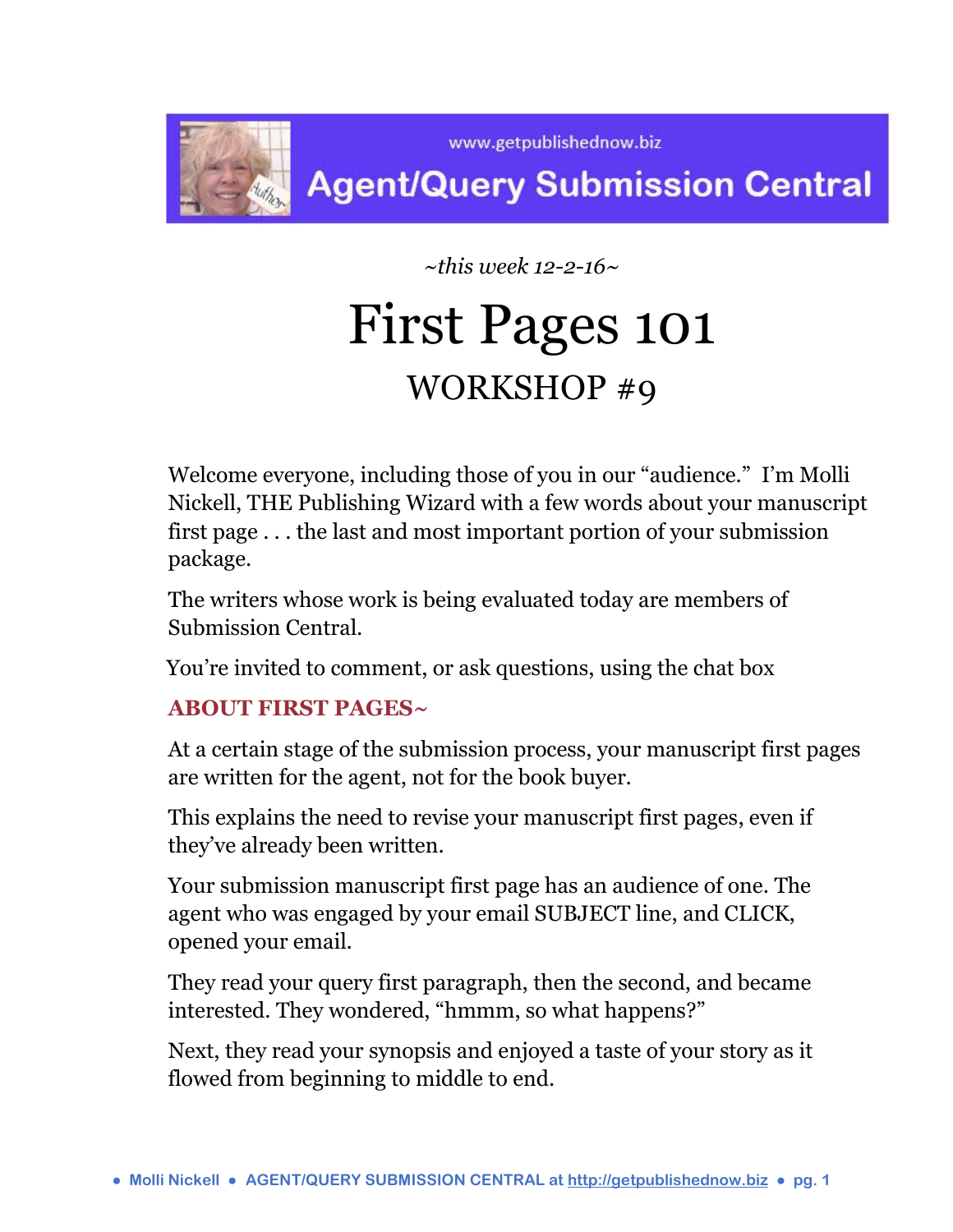Finally, the agent scrolls to your first page. They're ready to read more about your story and your protagonist as they evaluate your storytelling skills.

If you're very, very smart, you've crafted a manuscript first page to "hook and hold" their interest so they'll keep reading, become even more engaged with your work.

Your audience of one has reached the crucial moment when they will decide to keep reading, keep scrolling, or *CLICK* and your entire submission will fly off to delete-ville.

You don't want that to happen.

Most writers, especially with their first novel, fall into the trap of "gotta. "Gotta tell huge amounts of the back story. Gotta set up my protagonist, gotta tell everything about them, gotta do this, gotta do that, gotta make sure the reader understands everything about my story."

Wrong approach.

Instead, keep two words to keep in mind:

## TICK TOCK!

The agent, who has read your query and synopsis, has made the decision that you may have a project worthy of their attention.

Make sure your first pages prove that they're right. A project worthy of publication.

How do you do this with your first pages?

- Begin your story the moment something happens, something that demands the telling of your story.
- Set the scene.
- Anchor the story in time and place.
- Reveal your protagonist's character.
- Demonstrate your story-telling voice.
- Hint at where the story is going.
- Build anticipation and evoke curiosity, "what happens next?"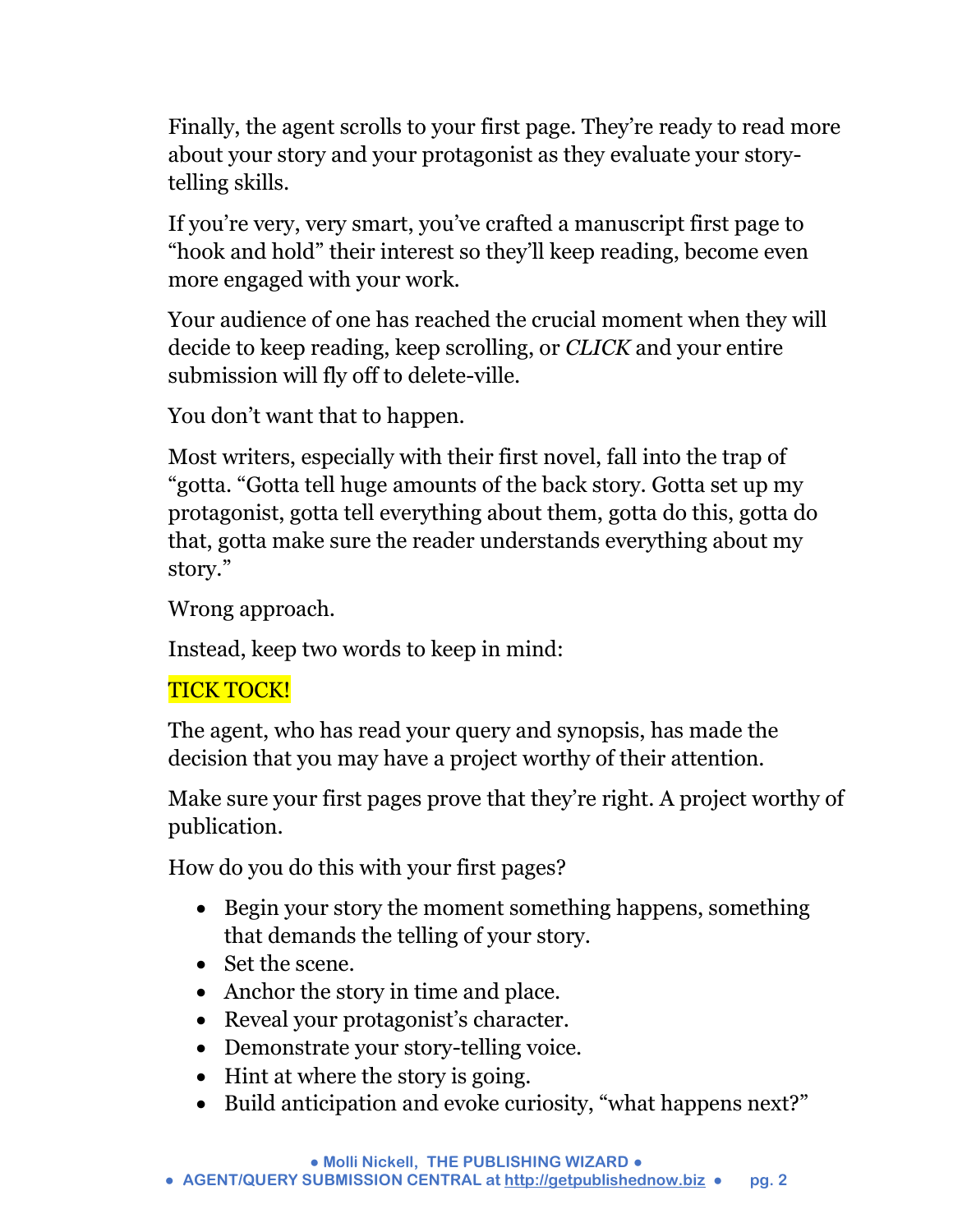Your opening text can be simple and impactful. For example:

Last night, at sundown, I heard the cicadas.

Some people think they bring trouble when they come to town.

I don't think that's true.

I think trouble finds its way without any help at all.

These opening lines *build anticipation, evoke curiosity*, and will motivate the agent to turn the page and discover *what kind of trouble* is on its way and *who might be dead center* in its path.

Opening lines certainly be more involved to reveal the same issues.

For example, in the "Fault in our Stars" by John Green:

Late in the winter of my seventeenth year, my mother decided I was depressed, presumably because I never left the house, read the same book over and over, ate infrequently, and devoted quite a bit of my abundant free time to thinking about death.

Whenever you read a cancer booklet or website or whatever, they always list depression among the side effects of cancer. (Cancer is also a side effect of dying. Almost everything is, really.) But my mother decided I needed treatment, so she took me to see my regular Doctor Jim, who agreed I was veritably swimming in a paralyzing and totally clinical depression, and therefore my meds should be adjusted and I also should attend a weekly Support Group.

The Support Group consisted of a rotating cast of characters in various stages of tumor-driven unwellness. Why did the cast rotate? A side effect of dying.

Comment: The *situation* is obvious with the words of a dying teenager. The scene is set, and the story is *present time.* She's depressed, smart, sarcastic, and wanting to be left alone. But, she's about to join a Support Group, *which hints at* where the story may be going. This anticipation evokes the *curiosity factor*.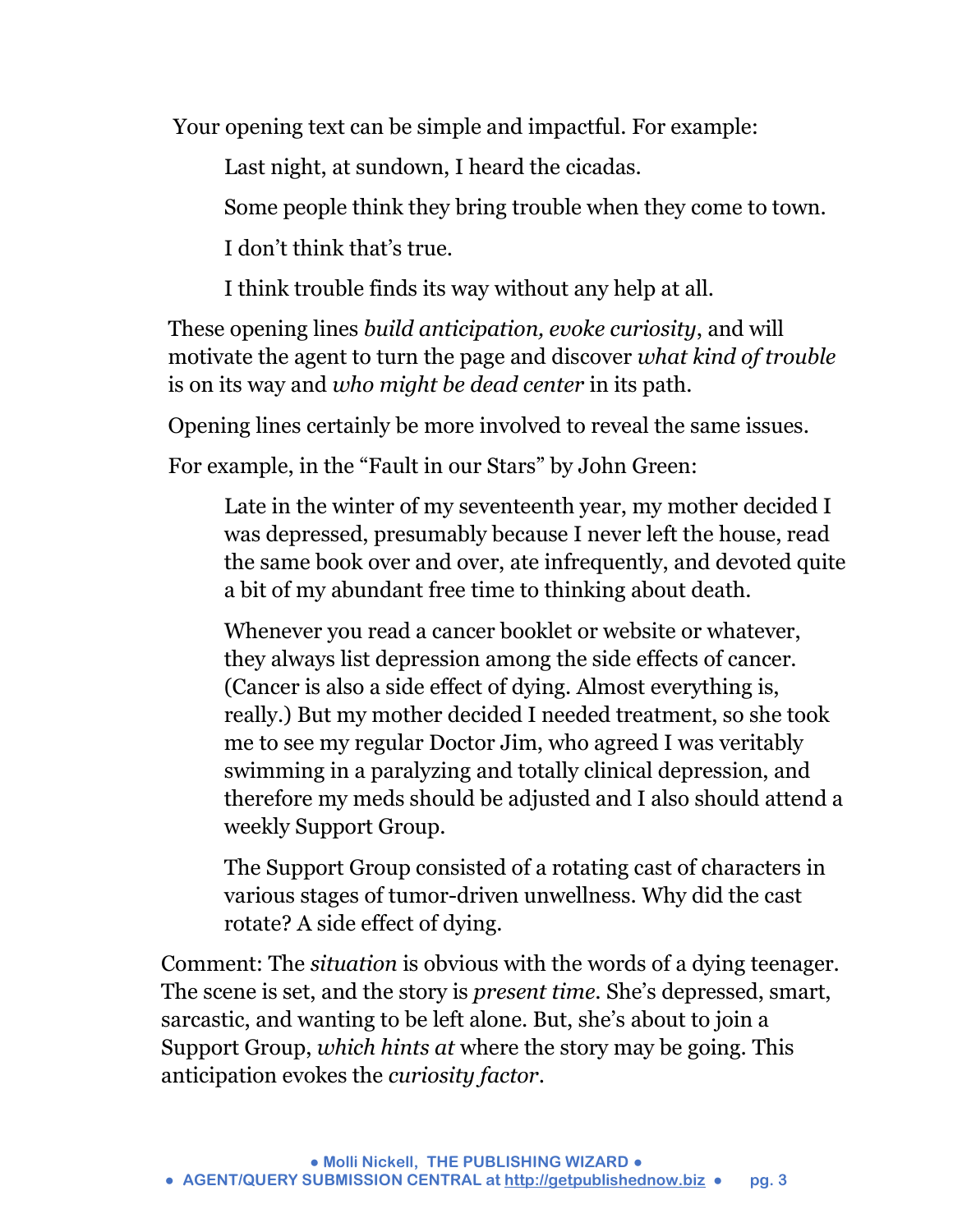I kept on reading the sample pages on Amazon because I became *interested in the protagonist*, *her voice, her challenge*, and I wanted to know *what happens next.*

Humans are naturally curious. Build the curiosity factor into your first page and you'll be more likely to "hook and hold" the interest of the agent reading your manuscript.

And that's my open.

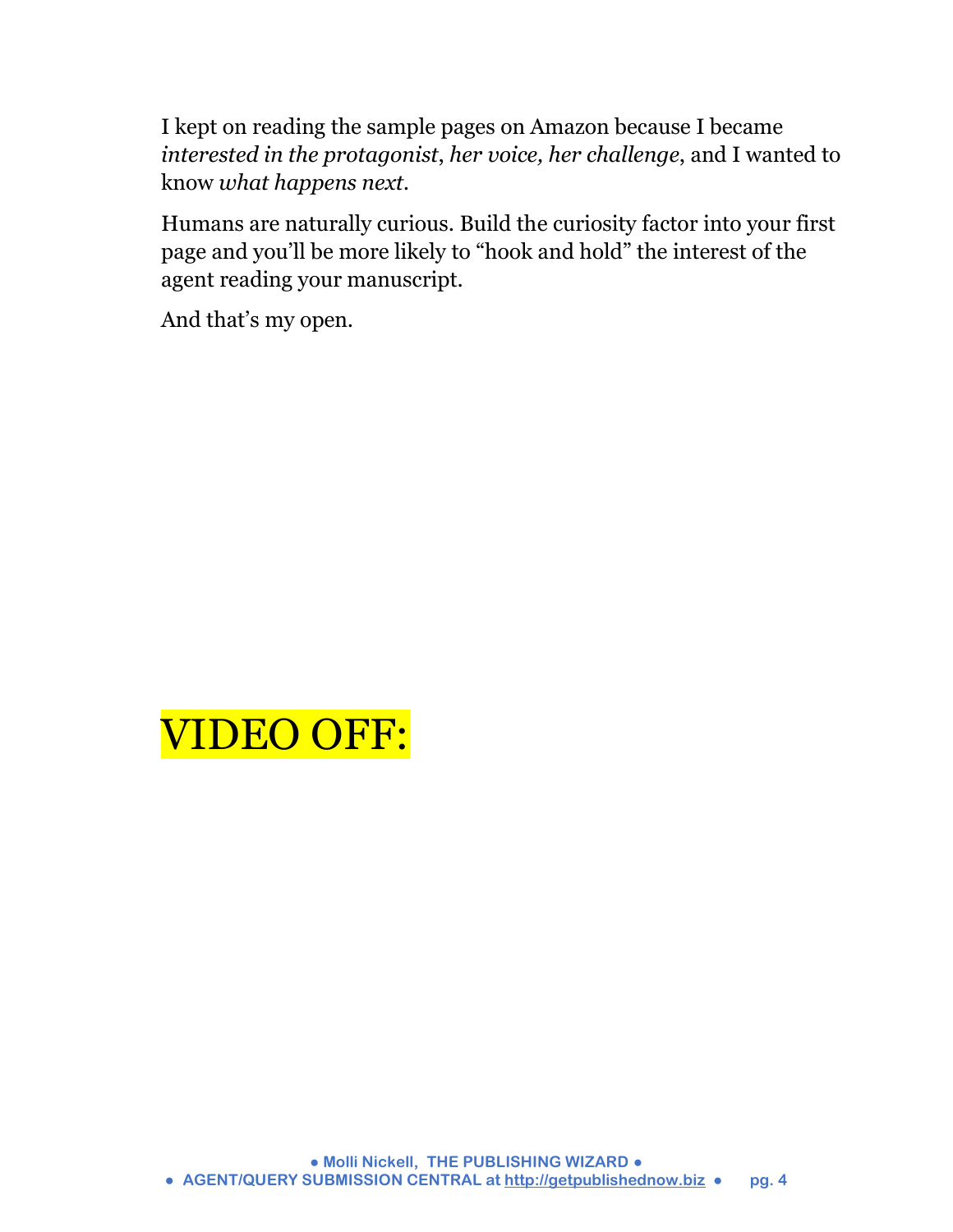## VIDEO ON:

#### Janet's first up on the hot seat.

NOTE: Janet's submission package is moving closer to being ready to submit. However, she would be wise to invest the time and address writing mechanic issues to revise *before* launching her agent quest.

WHO IS THE STORY ABOUT? Professor Grace Stone WHAT DOES THE MAIN CHARACTER WANT AND WHY? She wants the love of a good man and the family she never had. WHAT STANDS IN THE MAIN CHARACTER'S WAY? Her fear of being vulnerable and having her heart broken again by another man. WHAT HAPPENS IF THE MAIN CHARACTER DOESN'T GET WHAT SHE WANTS? She remains alone and a family outsider.

#### SUBJECT LINE: Glass Promises

#### Query:

Professor Grace Stone, yearns for a family. As the offspring of an illicit affair, Grace never knew her father. Married with an infant daughter, her husband is killed with another woman. (As written, her husband was married with an infant daughter) Grace faces life without an extended family. alone. Four years later, the pressure of being a single mother is multiplied with Lily's demands to "find her a daddy." Graces suppresses her fear of heartbreak and begins to date. Attracted to Beau, who is scarred from a nasty divorce, they begin a steam relationship. Will they risk love again despite the landmines of pain from their first marriages? Comment: All of a sudden the query shifts to a "them" instead of a "her." May not be a problem. Just mentioning it.

At a ritzy charity event, Grace experiences her greatest nightmare. An uncanny resemblance to her dead mother causes a brawl. The humiliating incident leads to the revelation of her deceased father's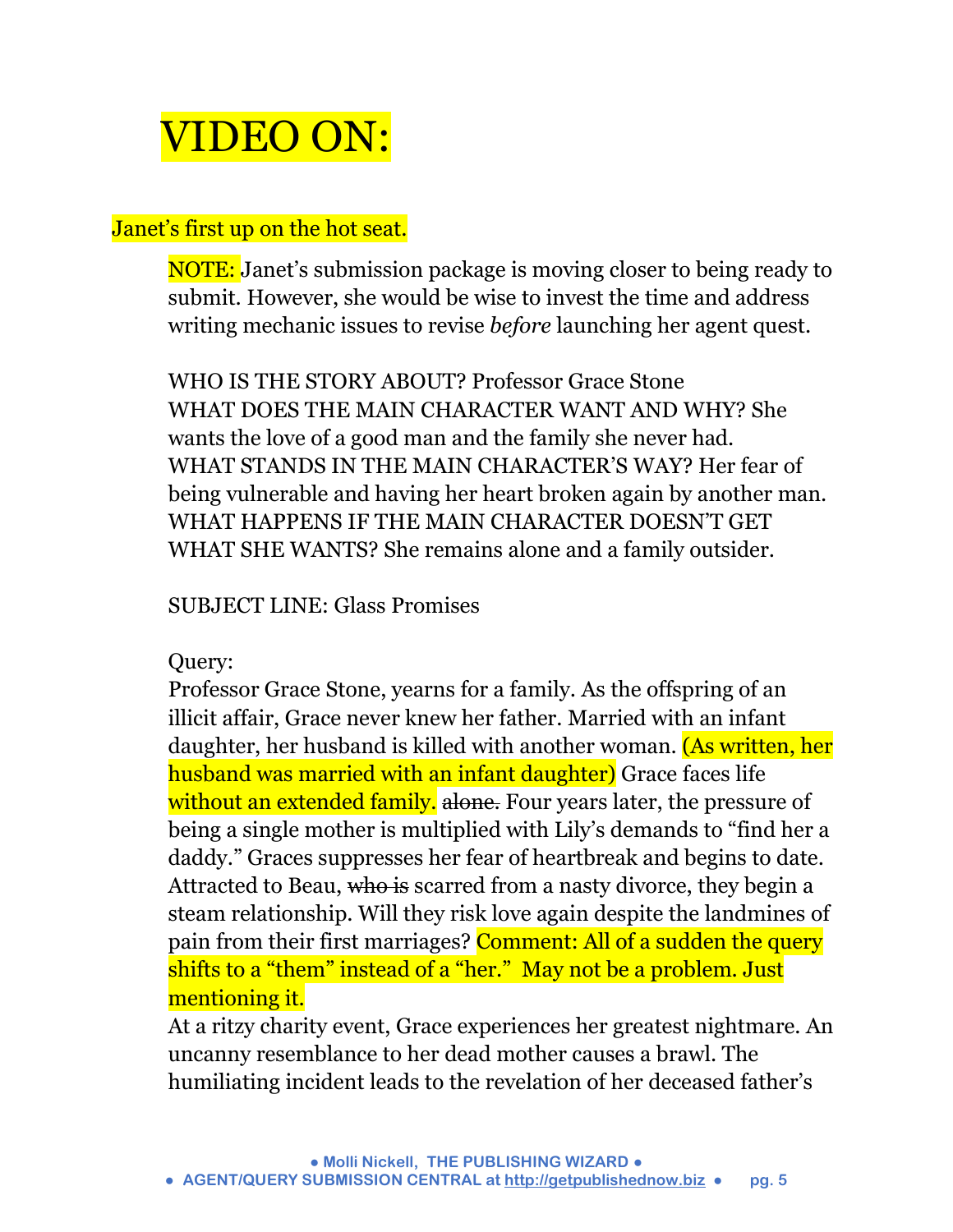identity. Grace rejoices in having discovered living relatives, but must navigate the unfamiliar labyrinth of family dynamics, especially when a newcomer is not welcomed by everyone. Grace campaigns to secure a future with commitment-phobic Beau and win over a hostile relative. Losing the battle will mean no husband for Grace, no father for Lily, and a lonely future. NOTE: This is a declarative statement. Not a tease. Can you rephrase to leave the resolution in question?

**FOR EVERYONE: Query first and 2nd paragraphs end with a question, a reference to the terrible "or else" that will occur if they don't achieve their goal. GET THIS! A declarative statement is "ho hum." Doesn't build anticipation. Questions work! Ignore this at your own peril.**

This 72,000 word completed romance, titled GLASS PROMISES, won third place in the 2016 Royal Palm Literary Award competition. I am a member of the Florida Writers Association, Romance Writers of America, Florida Romance Writers, Coral Springs Writers Group, and volunteer at the work on the annual Coral Springs Literary Festival. Thank you for your time and consideration.

**SYNOPSIS Needs** review and revision for "ing" words. Professor Grace Stone's mother never revealed which married lover fathered her. After marrying young and giving birth to a daughter, Grace's philandering husband dies in the tsunami of 2004. As written, her husband marries young and gives birth.. and this is a repeat from your query., You can simply say that Grace is a young widow, and a single mother who focuses on achieving her PhD and ... .. She focuses on achieving a PhD and being a good mother until four-year-old Lily lobbies hard for a daddy. Despite fears of **being** vulnerable to another man who makes glass promises, Grace can't deny Lily. After all, a father was her childhood vearning harbored for years. Rephrase this sentence.

Grace tries speed dating and rejects all the possible dates, even an interesting man very unlike her deceased husband. Following a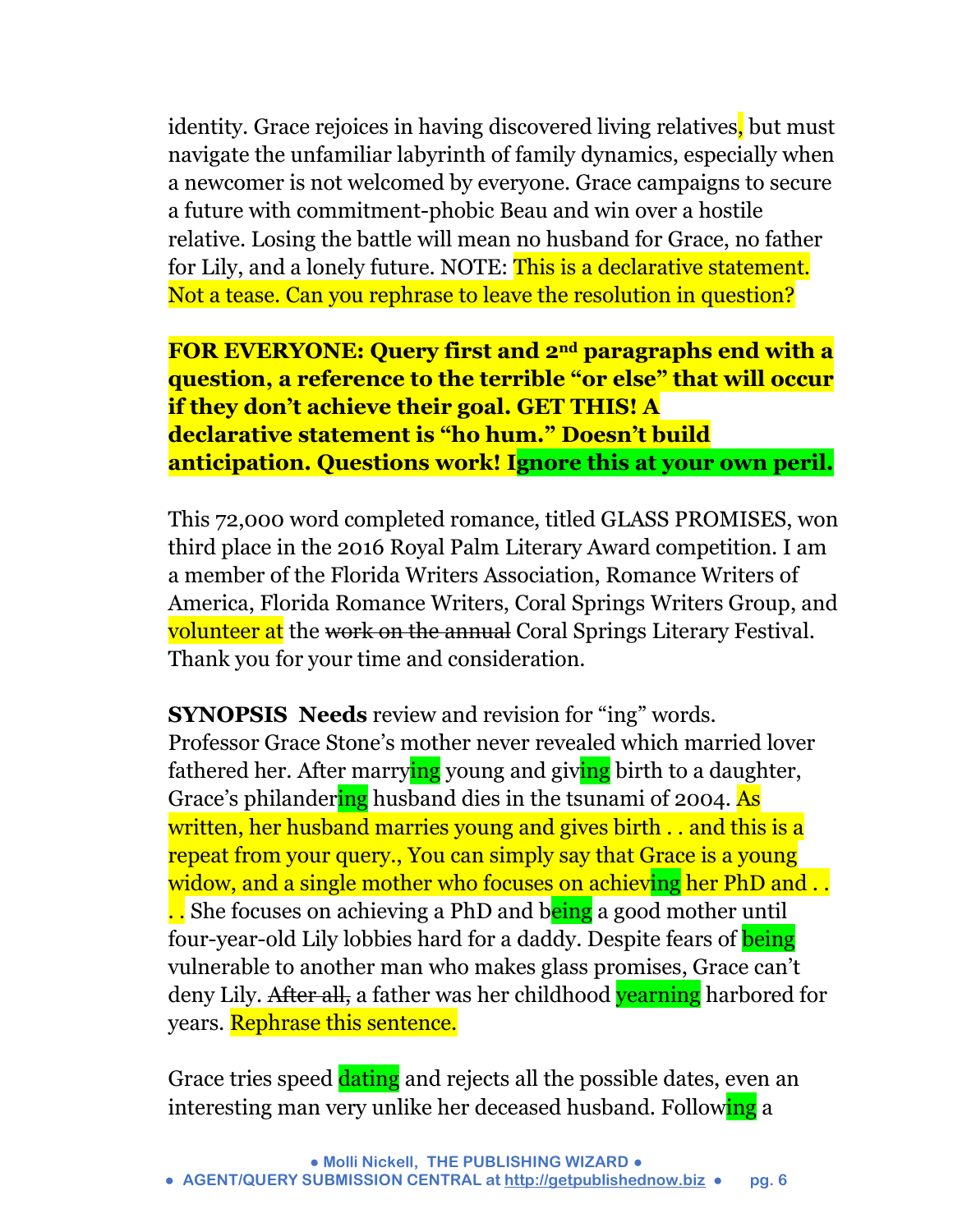construction accident, Grace encounters the five-minute man again. The chemistry with Beau sizzles and results in an unplanned intimacy in a rather unusual place. Not the place for any kind of a tease. Tell where it occurred or revise. Grace is appalled by her the loss of control and shuts off a chance for a relationship. Beau wins her back with persistence and genuine feelings for Lily.

At a premier Boca Raton fundraiser, Grace is mistaken for her mother and accosted by one of her the woman's former lovers. The frightening incident results in the identity of her dead father being revealed as well as a biological connection to Beau's stepmother. Grace is welcomed into the family by everyone except Beau's sister, Gen, who views her as an illegitimate interloper. Worried about the lack of commitment in their relationship, Grace pressures Beau who professes a reluctance to **being** hurt again and **plagued by doubts** he can love another woman. Grace finds herself an outsider in a man's heart and family, much like her mother. was (Finds herself is a trite saying. Was she lost? Be specific, what exactly does she mean? She pushes for a commitment and to set boundaries with Gen. The ultimatum causes a breakup when Beau is **unwilling** to meet her the demands.

At the family's Thanksgiving dinner, Grace and Beau meet again. Although awkward with each other, the get-together goes well until Lily is terrorized by Gen's daughter. Grace questions her long-held desire for an extended family. Are Were she and Lily better off alone? After reflection, Grace decides Beau and the newfound relatives are too important to not fight for them. Revise this sentence. She decides the potential for a real family, warts and all, is too important to lose.

Grace initiates a campaign using intelligence and intuition, womanly tricks-of-the-trade, and even Lily's child-like ingenuity. Beau's masculine desires are appealed to with sexuality and food. His sister is another woman reeling from the hurts of an unfaithful husband. As written, this is a declarative sentence. Tie it to Grace. Show it. Grace helps Gen improve her self-esteem and confidence with a surprise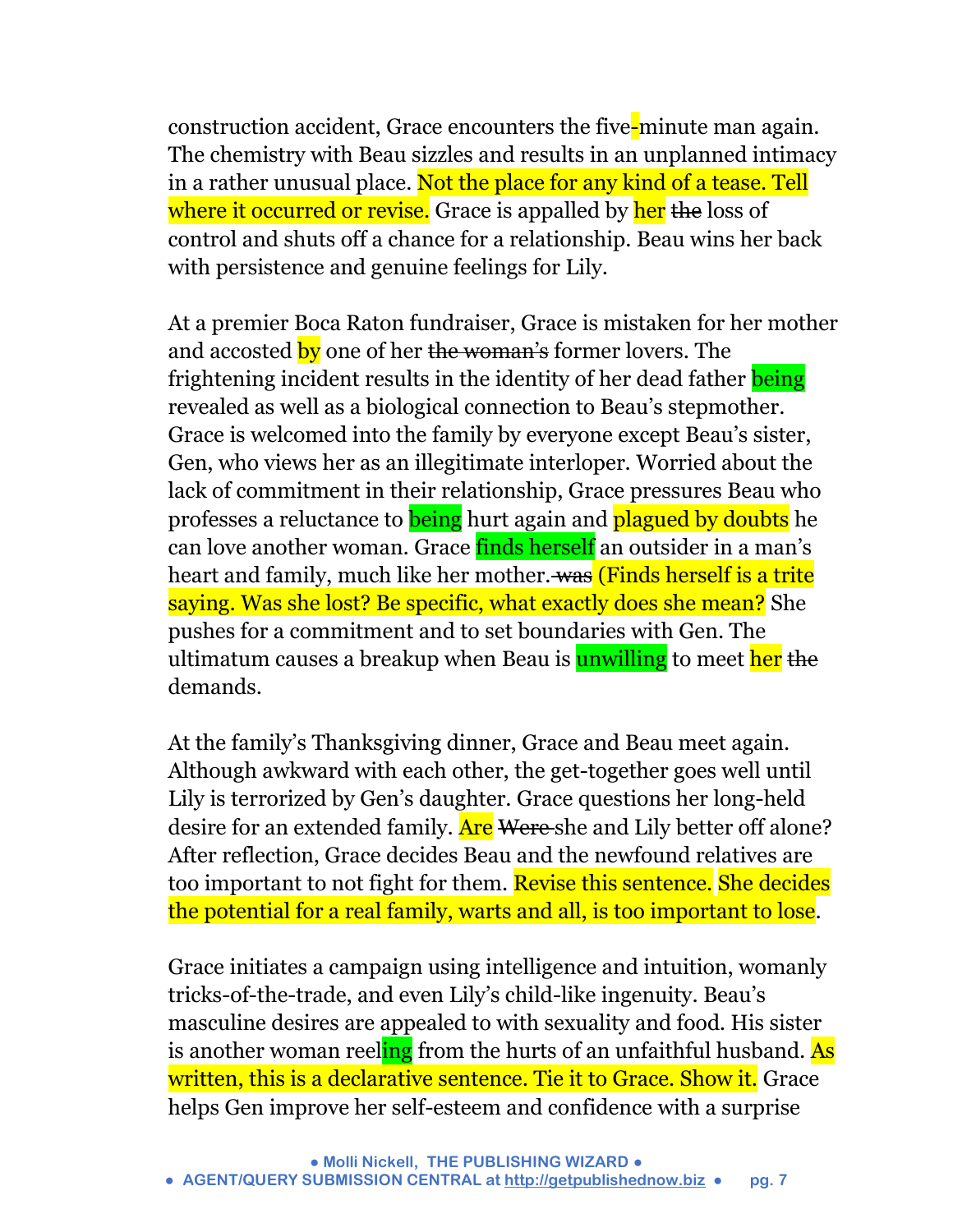makeover. Is lipstick all it takes to heal a broken heart? Nothing is left to chance to achieve Grace's dream of a place in Beau's heart and in a forever family. So, does she get this or not. End your story.

## **FIRST 350 WORDS:**

This is crazy! I don't want to speed date.

As Grace Stone drove to the casino in Hallandale, Florida, she glanced at her passenger whose expression mimicked a bounty hunter closing in on an elusive bond jumper. Alice, a friend and colleague at work, had speed dated three times in the last year. In a moment of weakness, Grace agreed to get this a try.

RaceDate.com promised they would meet a minimum of ten local singles of the opposite sex who were professionals between the ages of twenty-six and thirty-four. Grace registered as Gigi Black. It was her nickname as a child and maiden name. The alias would keep her professional identity private to anyone she met tonight.

Alice was going by Ali for the same reason. "Tell them you're a teacher, not a professor. A lot of men are put off by women with PhD's."

"What about being a single mother?"

"If a guy doesn't appreciate that you pay your own bills, take care of your kid while working full-time, and deal with all the other crap in your life then you don't want someone who just fell off the stupid truck."

Upon arrival at the Mardi Gras casino, they were greeted by a man dressed as a court jester. Without asking, he slipped a strand of plastic beads over their heads. "Are you ladies here for the corn hole competition?"

Grace stopped and jerked her head toward Alice. Corn hole? Alice brushed past the jester and waved her hand. "I know where we're going."

Grace followed her friend through a small casino with bad lighting and a stale smell. She shivered in the chilly air conditioning and pulled her white denim jacket tighter. Old folks milled around the garish setting forcing her and Alice to walk in wide berths around them.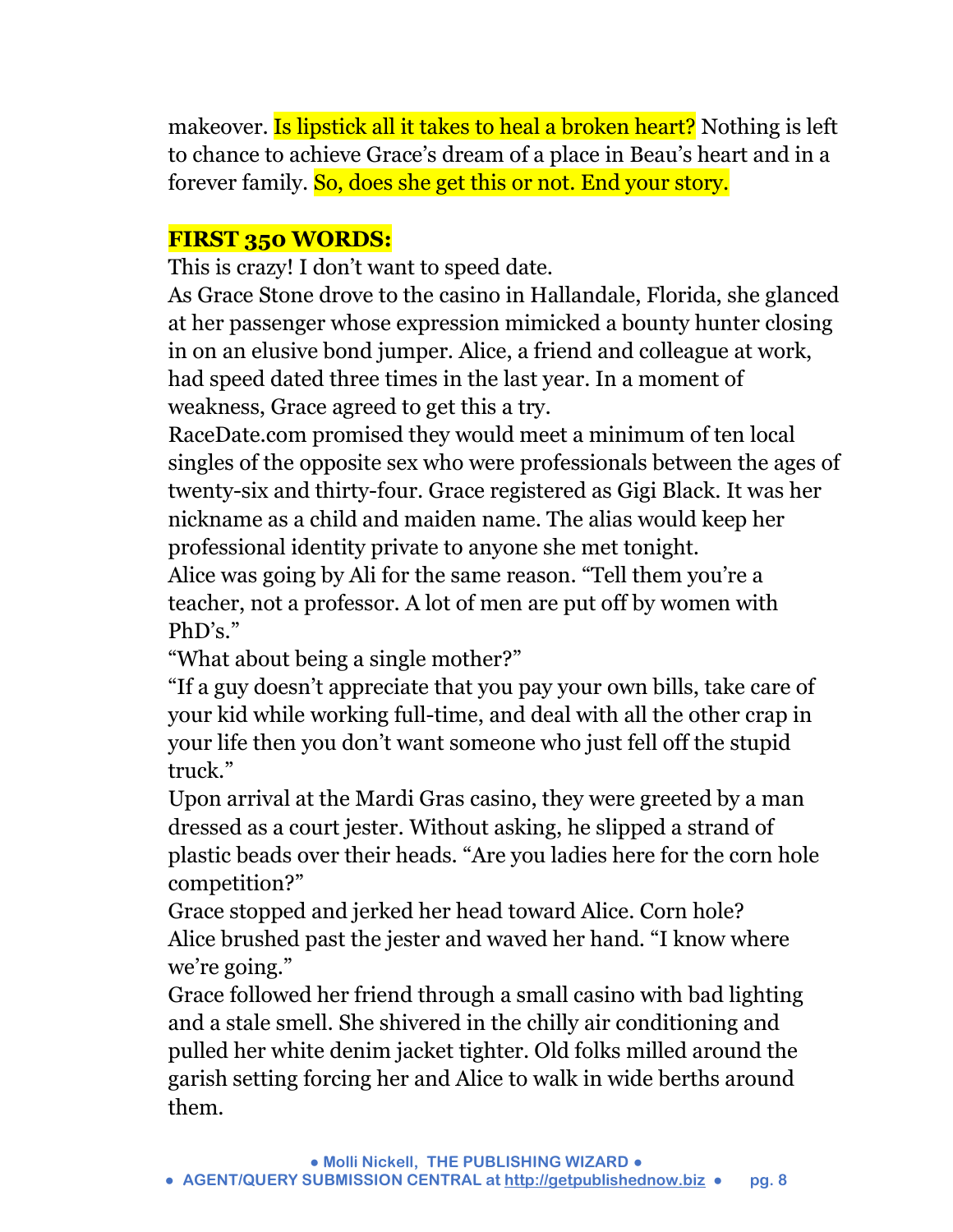When they reached the bar, a perky blonde at a table with a RaceDate check-in sign marked their names off a list. She handed them adhesive name tags. "Please put these where they're easy to read." Next, she gave them a rectangle of printed card stock. "Here is your Race Card. There are some helpful hints on the back. Gigi, you're at table six and, Ali, you're at ten. We'll be starting in a few minutes. You two were the last to check in. Have fun and I hope you find your Mr. Right tonight."

Manuscript first 350 word check list:

- Did this story open the exact moment something happens?
- Is the scene set?
- Is the story anchored in time and place?
- Does it reveal the character of the protagonist?
- Does it serve to demonstrate the writer's story-telling voice?
- Is there a hint of where the story is going?
- Does the following build anticipation and evoke curiosity, "what happens next?"

## **COMMENTS:**

These opening lines give information and background, and nothing compelling. Grace's character smart/funny/fearful) is somewhat revealed.

Where is the story going? Impossible to tell.

Will the agent keep reading? Maybe.

Remember, the story begins when something happens. No back story is necessary.

Jump right in to keep the agent engaged.

Curiosity factor is low at this point.

**Question:** What is the defining moment when this story begins? With her decision to try speed dating? Or when she meets Beau at RaceDate.com and feels a flicker of interest, much to her surprise.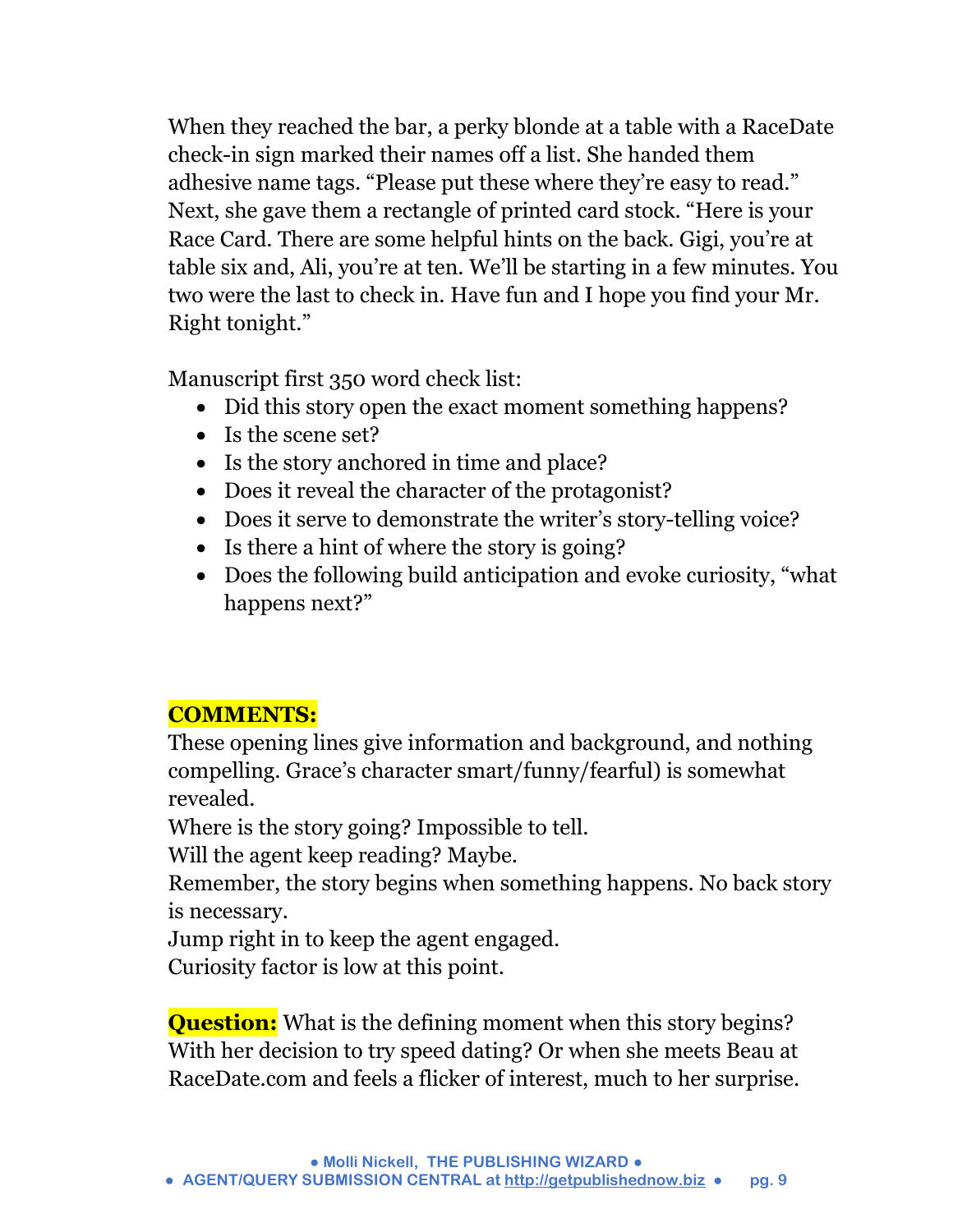What will keep the agent reading to discover if you have the ability to tell this story and keep them engaged/motivated.

Xxxxxxxxxxxxxxxxxxxxxxxxxxxxxxxxxxxxxxxxxxxxxxxxxx

## From Vicki

Subject line: It followed her to school one day, breaking all the rules. Who wants what and why? Sadie wants to be a normal teenager. What stands in her way? Lack of self-esteem What is the terrible or else? Suicide

## **Query for "Crooked"**

**COMMENTS:** This query needs to be made clear as to the problem and the potentials for Sadie.

No telling. Showing only.

Highlighted phrases can become the core of your query with tease endings for your first and second paragraphs.

Before revising your synopsis, you need to craft an effective query to engage the agent and keep them reading.

Your query is the only portion of today's submission to be discussed since the rest will change as you revise.

Born with cerebral palsy, Sadie's tangled walk attracts attention with every step she takes. The real Sadie hides from the world, believing others only see a cripple when she slithers by. Sadie's only friend is Finn, an exchange student who has returned home to London. Sadie's convinced she'll never see him again. Sent to her grandmother's isolated Catskill Mountain home for the summer, Sadie decides the solitude of the forest offers the perfect refuge to end her life. sees a perfect refuge to end her life. But in the forest, as at school, Sadie wonders, is she being watched. **This works.**

After swallowing enough sleeping pills to kill Godzilla, Sadie wakes with strange crystals in her lap and faces Devilia, 7-inches of winged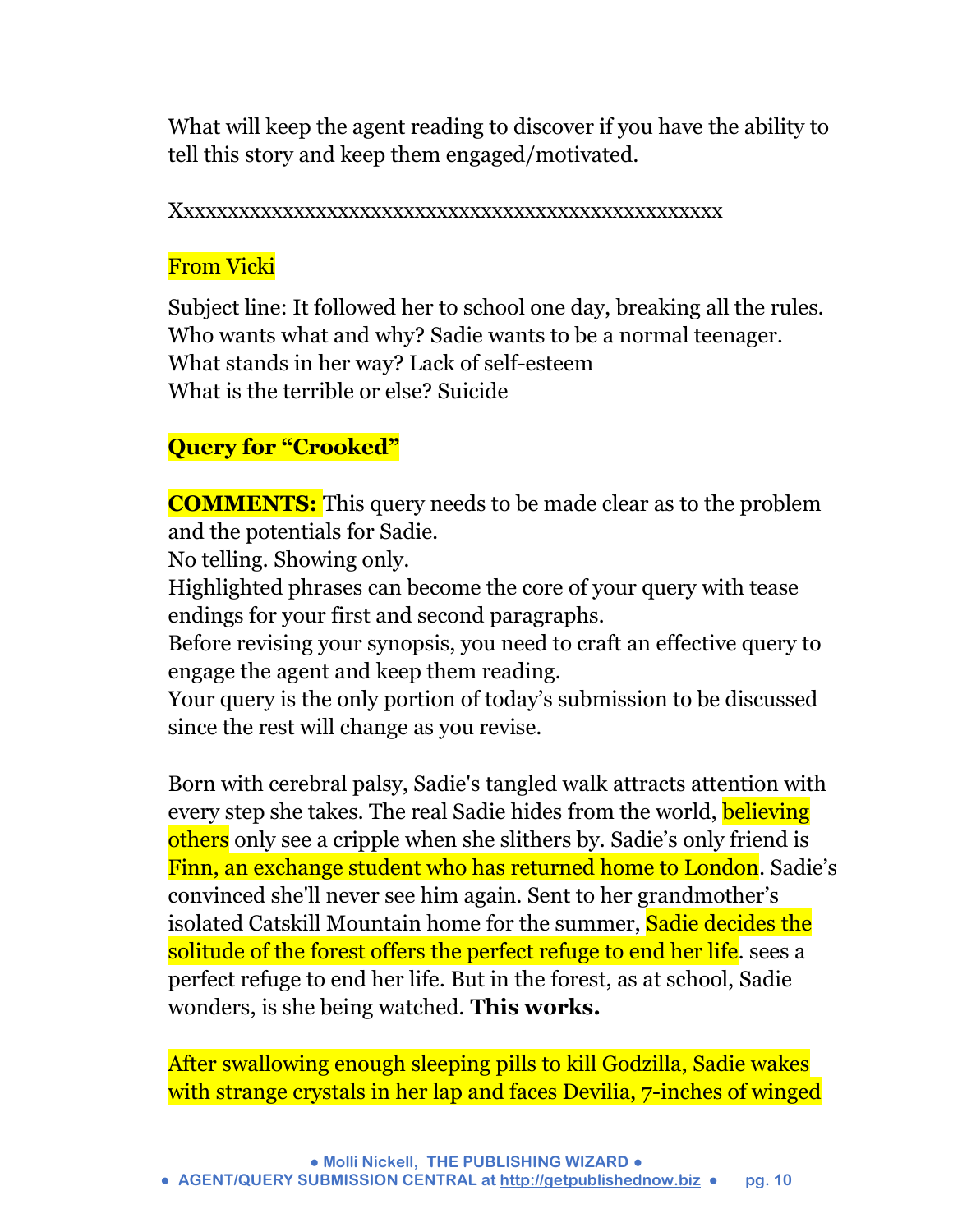fairy with a malevolent grin**.** Someone still stalks her, and Sadie comes face to face with the culprit. A fairy, Devilia, glares a malevolent grin, ready to attack her. Sadie stumbles away as fast as she can, then falls. As her panic subsides, she realizes the possible magic of this moment, and decides to stay in life a bit longer than planned. runs faster than she ever knew she could. Knees knock together, she falls, and lands out of breath. Once Sadie's panic subsides, she realizes she might have a reason to stay on this earth. As time passes, Sadie learns more about Devilia, and her loneliness begins to wane. They come to know each other, and Sadie learns that like herself, Devilia, the only one of her kind, suffers with loneliness, not sure if or where she truly belongs. Against her better judgment, Sadie invites Devilia to Manhattan to live with her during the school year. She instigates a strict set of behavior rules that Devilia follows for a while as they become friends. Tell about the field trip, the butterflies who lift up Sadie's skit, revealing her twisted legs. But the volatile fairy complicates Sadie's life to the fullest. Devilia follows Sadie to Manhattan. While on a school field trip, people stare in awe at Sadie who becomes the centerpiece of a miracle instigated by Devilia. Cell phones flash and Sadie becomes an internet sensation. Finn, about to be inducted in a special freshman class club, emails that Sadie looks like a butterfly princess, magical and radiant. Sadie doesn't see it that way. She feels more like a freak than ever before. She videos send images of Sadie's bare legs and her dress covered with butterflies. bent body around the world. Sadie wishes, like Devilia, to be invisible. Instead Sadie becomes a viral Internet sensation, a freak show. Perhaps she should rid herself of Devilia for good. When she learns that Finn's life is in danger, Devilia is the only one who can fly to his rescue. In a critical race against time, Sadie learns the true meaning of love and loss, and wonders if she will ever escape her own fears.

Sadie reads between the lines of Finn's emails and believes he's about to be initiated into a gang of boys seeped in the drug culture. He's set for a field trip of his own, one he won't ever forget. Sadie convinces Devilia to travel to England and stop Finn from destroying his future. Even though Devilia fears the energy of the internet, Sadie insists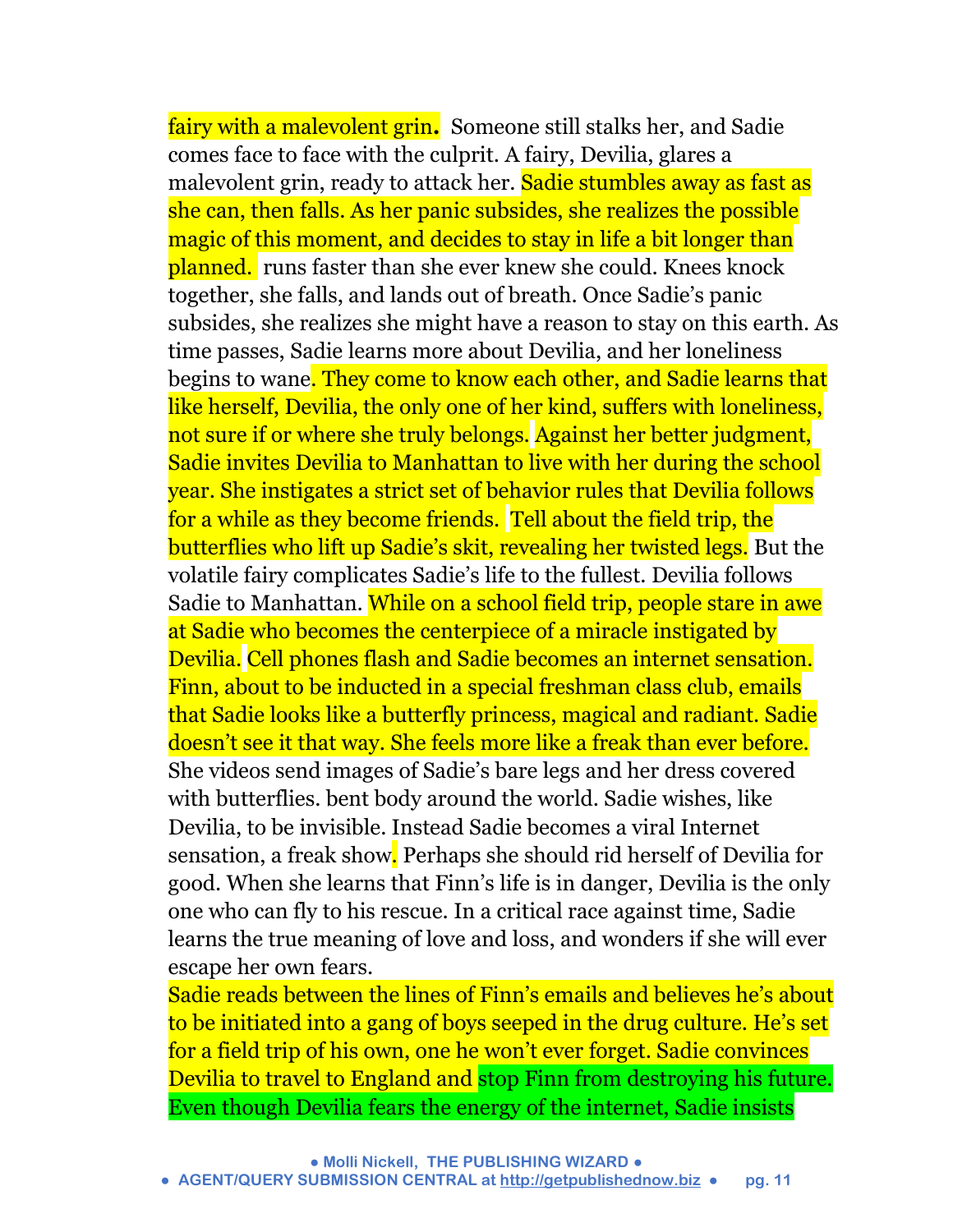they must electronically transfer Devilia's molecules to Finn's computer. But, Finn already has left for the initiation. Devilia diffuses into the ethers. The two beings who have come to mean everything to Sadie are gone. She feels responsible. In despair, will she follow Finn into drugged-out oblivion/or no deal at all. Does she Devilia into death? Or is there another option?

My YA novel, "Crooked" is complete at 75,000 words. I have been an active member part of a writers' group since 2004, attended conferences and workshops, and am a member of SCBWI. I am the mother of a "sometimes" crooked young adult and live in Manhattan with a wirehair dachshund, Clancy,

Thank you for your time and consideration.

## **Synopsis for Crooked**

**NOTE**: Clean up the query before putting effort into coordinating it with your synopsis.

Scrutinized all her life, Sadie hides her palsied walk under long skirts and her soul behind long moppy hair. Something changes when Finn, an exchange student from London, bonds with Sadie. Long talks draw them close, and their lonely hearts open to a deep friendship. When he returns to London, Sadie breaks inside.

Sent to the Catskills for her summer, the setting is perfect for ending her life. But watching her every move, a malevolent fairy, Devilia, accidently thwarts Sadie's suicide attempt. Lost and jealous, Devilia wanders, and unlike Sadie, she longs to be noticed in this world in which she has no place. As their lives intertwine, Sadie begins to escape the darkness that had consumed her and finds she has an impassioned desire to help Devilia. As the infantile Devilia overcomes her jealous nature and starts to trust Sadie, a cautious alliance eventually leads to a companionship.

Sadie emails Finn about her new companion. Yet Sadie senses something is not right with him. Finn feels lost without Sadie, and hangs out with a drug dealer. If Sadie knew, he could never face her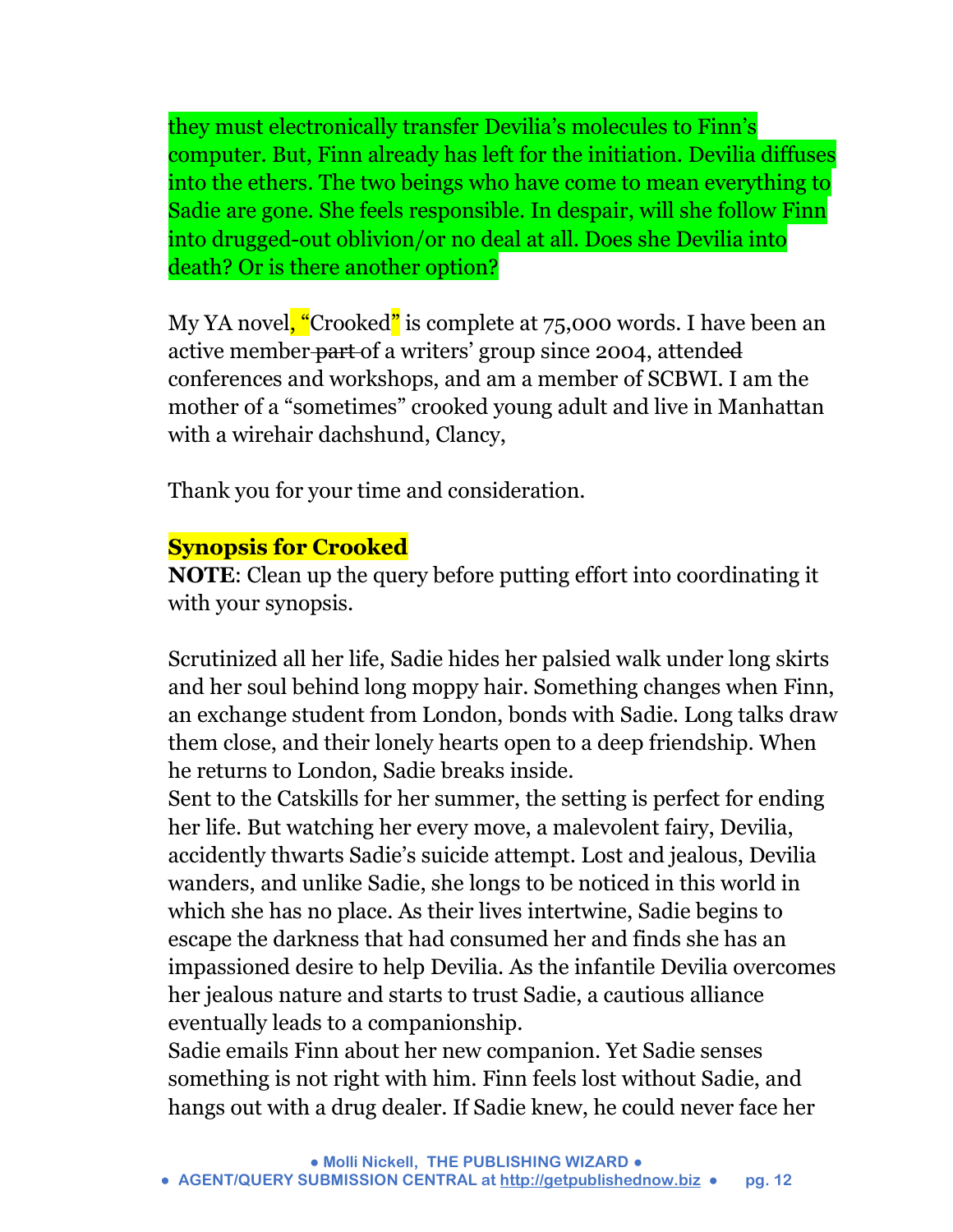again. Alone with Devilia, Sadie tries to adjust to her life as a caretaker. She tells Devilia she can live in Manhattan if she promises two things: no magic and remains invisible in public. These promises are quickly broken. In school, the fairy protects Sadie. Filled with a new sense of power, Sadie hesitates to celebrate.

Despair visits once again when Devilia causes a small miracle in which Sadie's palsied self becomes plastered on the front page of newspapers around the world. Television stations clamor to hear Sadie's story. Her grades fail, peers are envious of the attention she receives, and Finn sinks further into trouble. Sadie wonders if Devilia could survive without her. And even more troubling, could Sadie survive without Devilia. A much-needed sanity break forces Sadie to convince Devilia to fly to London and check on Finn. In fear of being abandoned for good, Devilia obeys. Once there, Devilia battles to save Finn from danger and suffers a critical injury. In a hurry to save Devilia, and worried about disappointing Sadie, Finn uses drug money to fly to New York. With Devilia in his pocket, three fragile lives are deeply connected to one another.

But Sadie and Finn cannot revive Devilia. If only Sadie had handled responsibility, instead of thinking of herself Devilia would still be alive. When Sadie appears on national television she talks of a little fairy that caused her miracle, and for the first time she accepts her own existence. A near death experience brings Devilia back. On a Manhattan rooftop, Sadie and Finn kiss. Devilia lights the sky with shooting stars, ready for her own journey. Finn returns to London to attend a therapeutic boarding school. Sadie plans to visit him for the holidays. Proudly, Sadie tells Finn she has to wear tights in a play, and her whole self shines. She pulls up her skirt to flash bright red tights she'll wear in a school play. THE END!

**COMMENT:** A story begins the moment something happens. Something that involves your protagonist. Focus on Sadie. The Devilia info is probably for your second book. It doesn't work to interject her into the story now.

Your story begins when Sadie goes into the forest to die.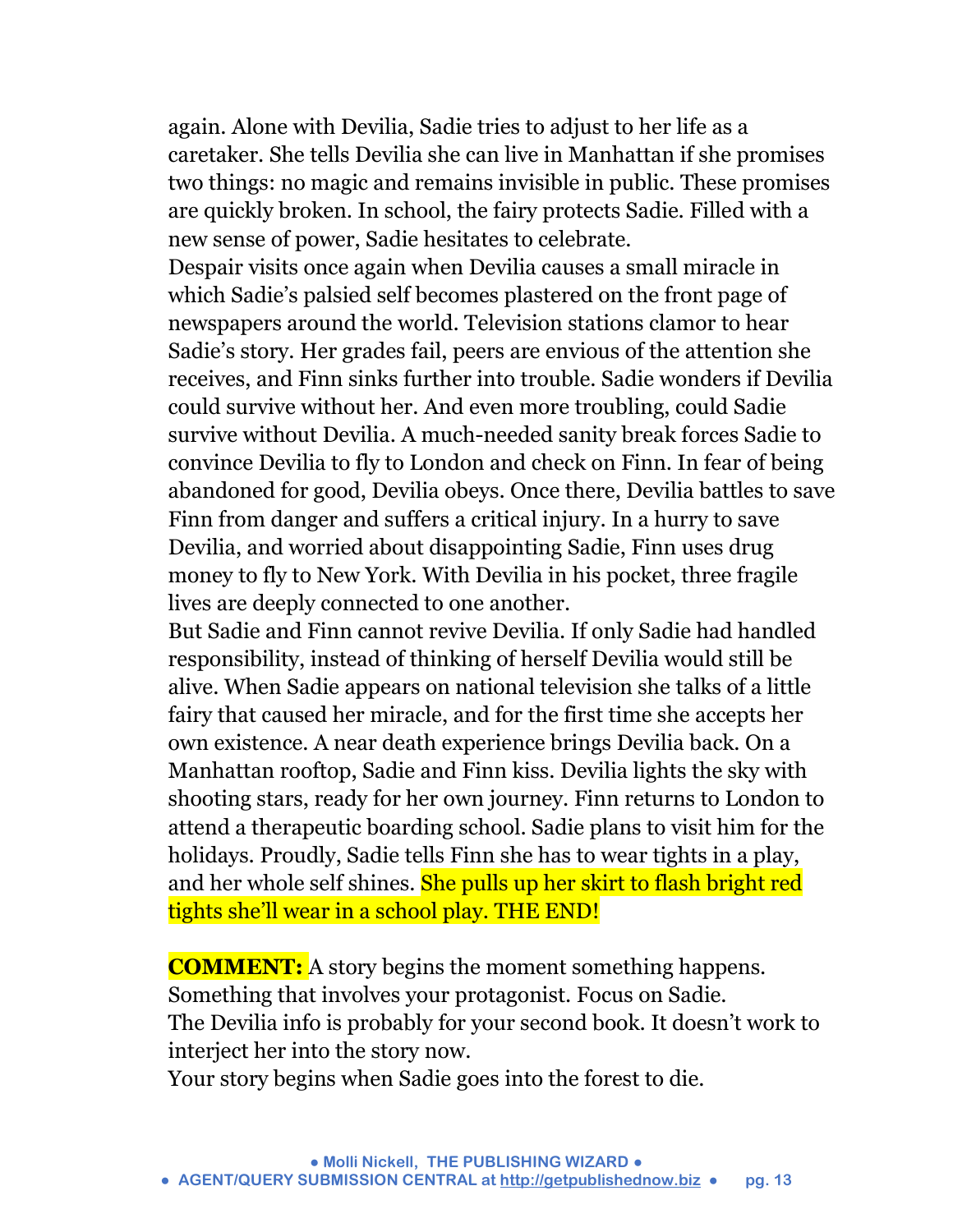She might have chosen a mountain closer to a cell tower and Wi-Fi connection. She might email Finn to say goodbye. As written, Sadie seems intent on connecting with Finn. Shows she has hope and the desire to stay connected, is not necessarily filled with despair.

**BTW:** Interesting descriptions of what Devilia sees, interpreted by a different type of being who is unfamiliar with humans. This will make an interesting voice

#### **Chapter One**

\*\* I call myself Devilia. I am young and old and wise. A mortal has come to stay up the road at the house of Ida. What I see I do not like. \*\*

A large rat scattered for food on infested subway tracks, easing its body over and under the rails. As Sadie stared down at it, hypnotized, she stood inches away from the subway's platform edge. An oncoming train grew louder, closer, and its vibrations rippled through her body. "Please step away from the platform edge," shouted a voice recording. Sadie, do not step away from the platform edge, just lean forward a little too much. But what if she botched it? What if she stayed alive, left with no legs at all, her mangled self a bloody mess? A train whizzed into the station, and a stranger pulled her back from within an inch of her possible death.

That was yesterday. Now, in an attempt to erase her failed suicide from her mind's eye, Sadie shook her head so violently she banged it against the headboard on her grandmother's old four-poster bed. She missed her chance. Shouldn't she be grateful to be in a secluded place? No one could stare, or catch flies with open-mouthed beyond rude gawking. A flash of lightening brightened the room and jolted her further into reality. A clear blue sky outside tall bedroom windows showed no signs of an impending storm. Weird. Sadie opened her laptop, an unpacked duffle pressed at her feet. A faint tinge of electricity stung her fingertips, forcing them off of the keyboard. \*\* Devilia cannot tear my eyes from her. Her legs shuffleslide in su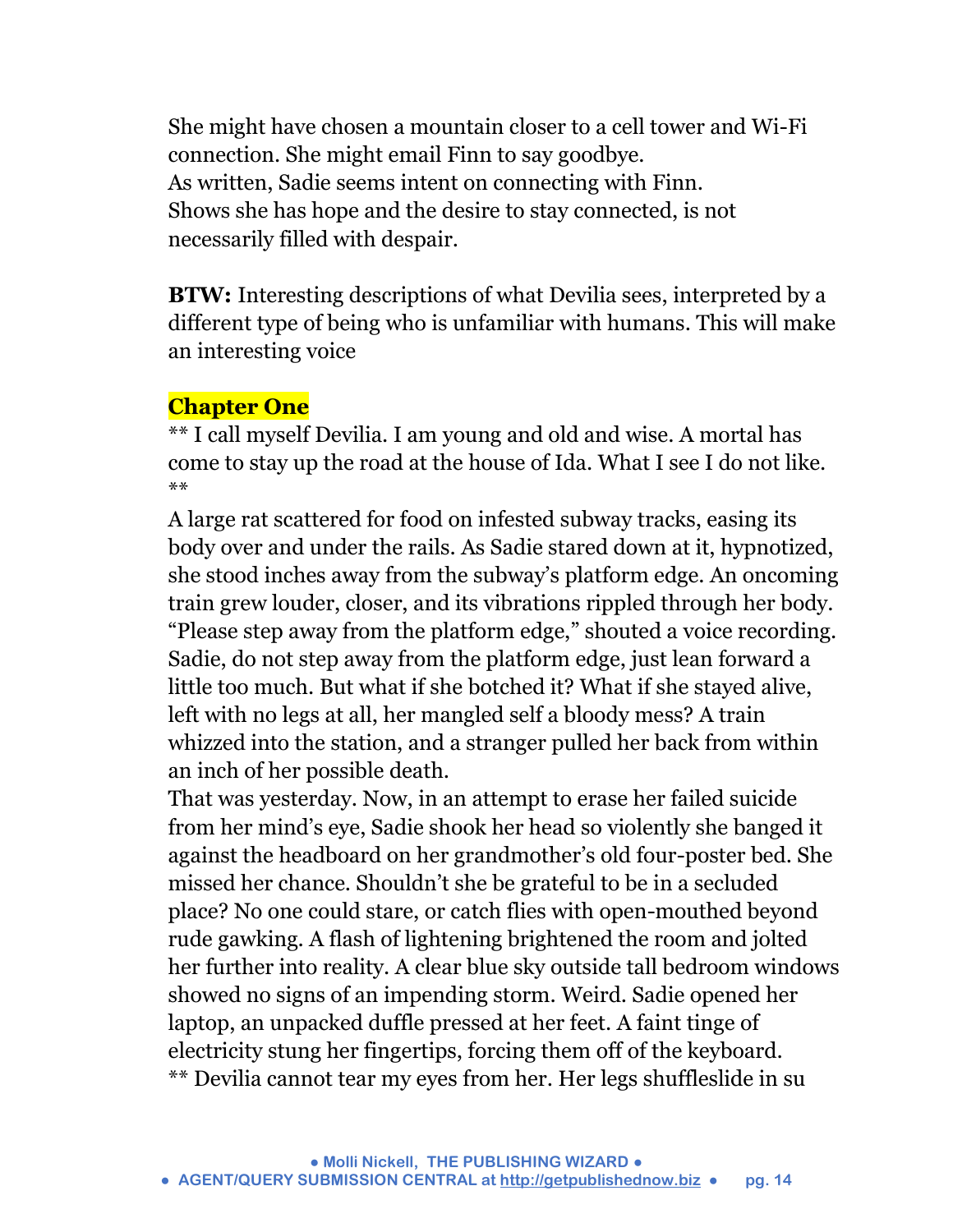ch an odd broken way. Her stick arms lift an electric white book. It burns me. I will keep my distance from such a nasty thing. \*\*

From: Sadie@Bestfriend.net To: Finn@Bestfriend.net Subject: nature and mountains and trees oh nooooo…

Finally! I've been searching for a Wi-Fi signal for hours. Mom has sent me to purgatory. Not a soul in sight except my grandmother. I'm stuck in an ancient house with no cable, no cell signal, and NO Internet access. So how come I can connect to you? It seems Wi-Fi ghost chose you and no one else. Shiver shiver!

#### xxxxxxxxxxxxxxxxxxxxxxxxxxxxxxxxxxx

Doree Anderson/ YA/ One Eighty

Story Core Who: Levi Yokum Why: Afraid to grow up and survive on his own What does he want: His mom to live? The or what else: Death/suicide Core: Mortality

Subject: Opioids . . . can you hear me now?

Seventeen-year-old Levi Yokum's academic grades are perfect, he's popular, and plays on his high school's football team. Home life, however is steering Levi down a different path. The worlds greatest mom has been diagnosed and is dying of a rare disease. The doctors say there's no cure. His mother excepts it, Levi doesn't. Levi's horrified that his only 'family' is willing to simply leave, with no security or provisions. He steals a bottle of narcotics and squirrels it away. Fighting the responsibility to mature and the realism that Levi must survive alone, Levi prepares to make an irrational decision. What kind of mind set would a smart teenager need to let a handful of opioids settle his problems?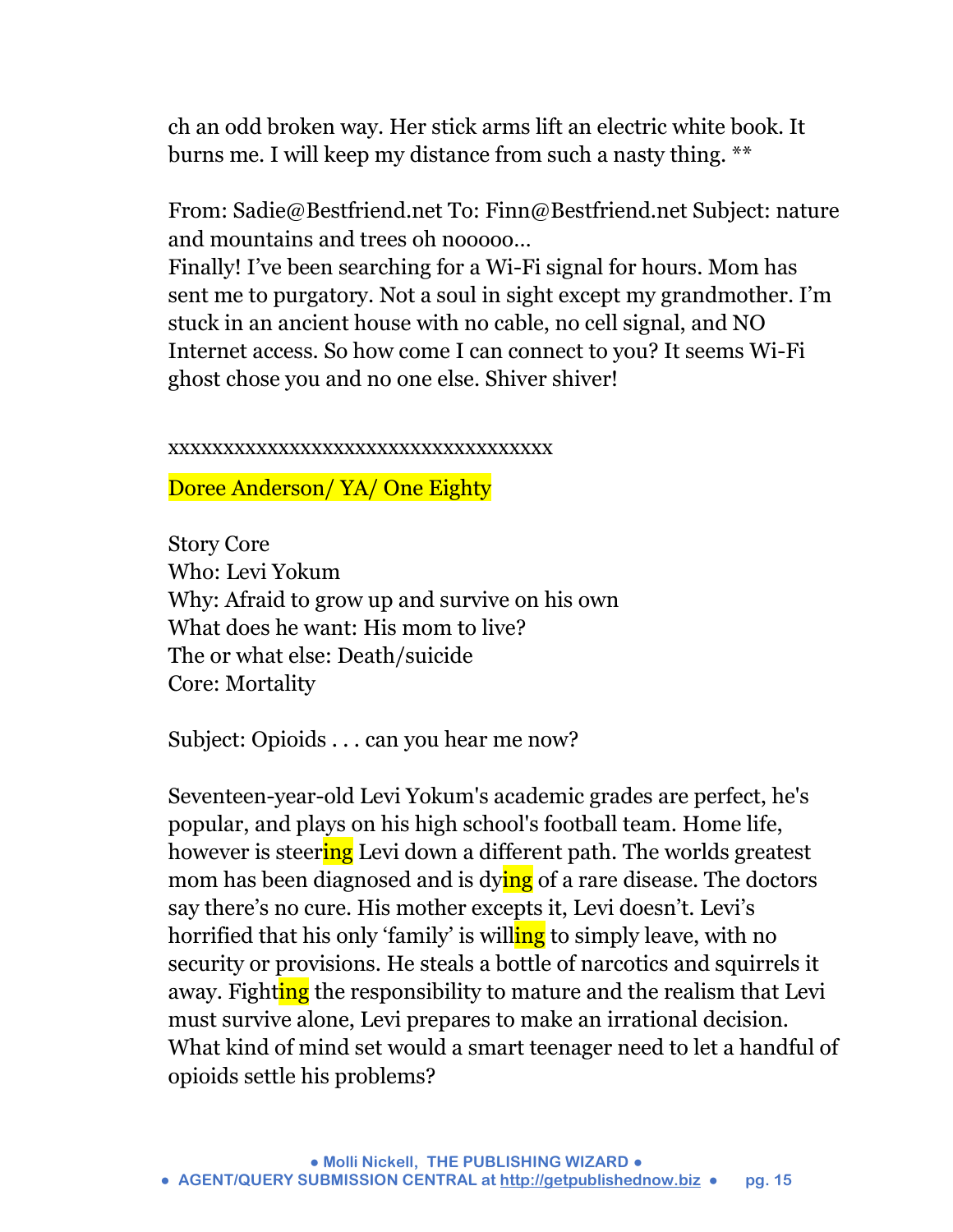Levi Yokum and his mother are a tight family of two. When he learns that she's fallen ill with cancer, he believes that working as a team, they'll get through it. They'd battled breast cancer when Levi was younger, and won. There's no doubt that, with medical intervention, the results would be the same. She disagrees. Levi accuses her of surrendering, to leave him destitute and alone. The tension turns their home into a war zone, and Levi into an odious young man. Pressure and anxiety fights him from inside. A bottle of OxyContin, left beside his mother's bedside table calls. Levi hides it in his closet, for later use. The closer to death she arrives, he watches the pain intensify and wonders if the pills could comfort her. She slips into death without assistance. The feelings of abandonment pour over him. Levi's left alone except for the OxyContin sitting in his closet. Will Levi use the narcotics as a fix to his problems?

Completed at 54,500 words, "One Eighty" will appeal to readers of "Fault in our Stars" and "Thirteen." My background includes three years as a reporter for the Salt Lake Valley Journal. For seven years, I've been an active member (and past vice president and president) of the Utah RWA (Romance Writers of America) and participate in Society of Children's Books Writers and Illustrators, the Utah League of Writers and Absolutely Writers as well as two critique groups. Thank you for your time and consideration. Doree Anderson doree.anderson.com

#### **SYNOPSYS: Young Adult - One Eighty**

High School juniors, Levi Yokum and his best friend are discussing a girl's choice upcoming dance and how to stay under the radar, when Levi's cell phone rings. His mother, Camelia Josephine (CJ) is leaving work early and driving home sick. An unusual occurrence, especially for her. Levi hurries home to find her suffering with a severe migraine. A test reveals a small tumor against her carotid artery. The surgery goes well.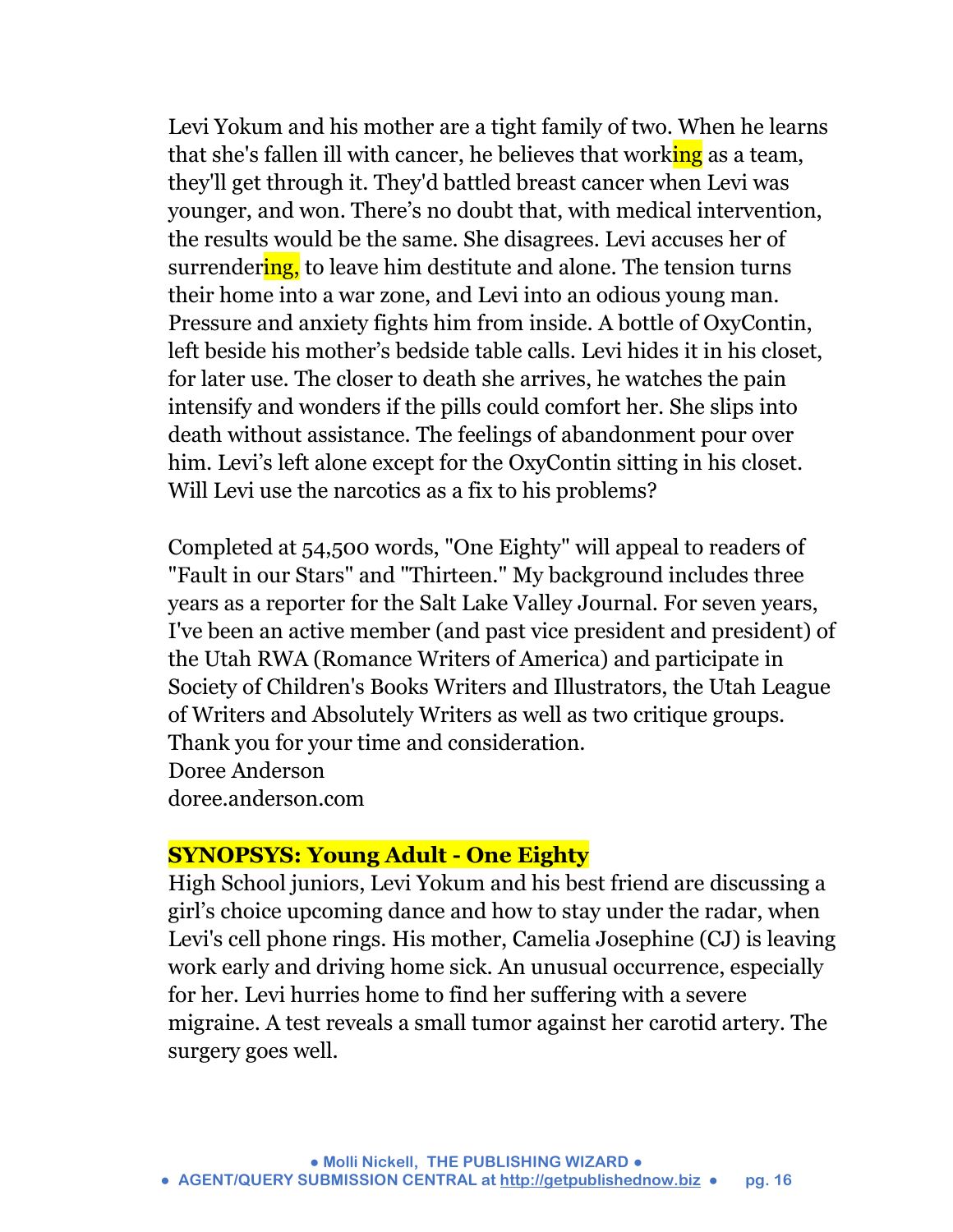CJ's post-op appointment uncovers a rare form of liver cancer. Levi believes with Chemo and radiology; life can return to normal. CJ and the doctor try to explain to Levi that her diagnosis is terminal. Fear of abandonment plays havoc with Levi. College is coming up and her sickness is throwing a monkey wrench into things. Mother and son's close relationship slides into a roller-coaster of arguments and heartbreak. Instead of offering her comfort, he uses her pain to feed his anger.

Chronic heart palpitations and damp hands hound him after constant reoccurring nightmares. Terror gut-punches him, and fights escalate. A concerned friend convinces him to mend the rift with his mother. Not easily, but they patch their tattered relationship up, and Levi takes over her care. He notices an overlooked bottle of narcotics by her bedside; steals them and hides them in his room. Too soon, CJ's health declines. Levi's blessed to be present, holding her when she dies. Show this, don't tell it.

With the pills and a bottle of alcohol, he fails his first attempt at suicide at the base of his mother's grave. His stress stacks higher when his estrange father returns demanding Levi go with him. To a different state. Not as a son, but as an unpaid employee on the man's pig farm. This doesn't belong in your synopsis, since dad hasn't been a part of the story before. Instead, use this space to show more of Levi's shifting attitudes. The courts deny the man that hasn't seen Levi since he was three. Then Levi's childhood home sells. After Levi moves into his best friend's house, the friend interferes during another suicide attempt.

Levi realizes that his life isn't as bad as he'd envisioned. He's not destitute or alone. When he decides to stop taking the pills, it's like an alien has climbed into his brain. He's hearing voices telling him things to do. It's driving him insane. Not only isn't he sleeping, but he's also snapping at his coach, tuning out his friends. He realizes that to live; he must get help. He asks his legal guardian who sends him to a therapist. With long hours of severe therapy, friends, and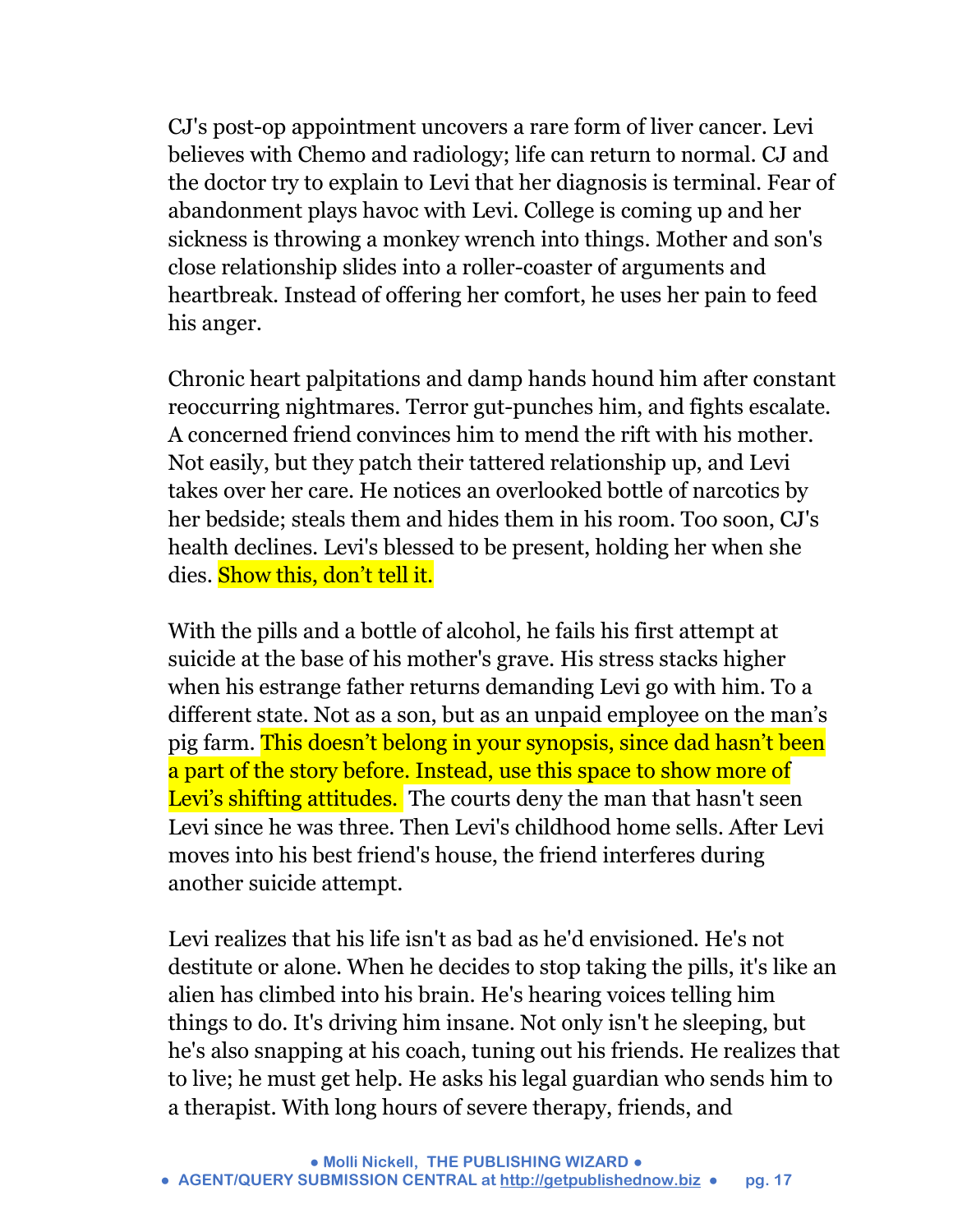conviction, he learns control. Its not long that he's molding a new life of his own.

**FIRST PAGE: ONE EIGHTY Chapter ONE** (this has not been sent to an editor for line edits. Critique checks only)

Levi Yokum slammed the locker door shut and cringed at the noise. "Dude, you plan on leaving it on its hinges?" A student called out. Levi shot the kid a half grin. "Considering it." Hey, it's not like it's his problem that the sound vibrates down the almost deserted hallways of the high school. He lifted his book bag over his shoulder and turned to Ryan Holt. "You want to hit the gym with me and Brent?" "Sure. I'm giving Kieron a . . . Well hello! Check this out."

Ryan's attention had shifted to a group of girls walking down the juniors' assigned hall toward them. He released a sick wolf whistle.

Levi's curiosity peaked as five girls tapped down the acid stained concrete hall, two decked out in casual loose, sweats and makeup free, and two in short shorts, tank tops, and heavily painted faces. One, Levi knew from elementary school, but these days, with the razor clean head, camos and scowl, he'd let her decide which box to check next to 'sex.'

Jewels Tate led the entourage. Determination sharpening her thick, purple lined features the closer the brunette loomed. She stopped in front of Brent and dramatically dropped down onto a bended knee. Oh wow! Levi's eyes popped open. With the dip in that dress, Brent appeared to be taking in a show full. Wait a minute. Is she for real? He scanned the area again. Someone had to be holding a camera and this had to be a joke.

One of Jewels loosely wound friends gave off a jazzy rendition of a drum roll as Jewels removed a tiny box from her overnight bag-sized purse and presented it to him.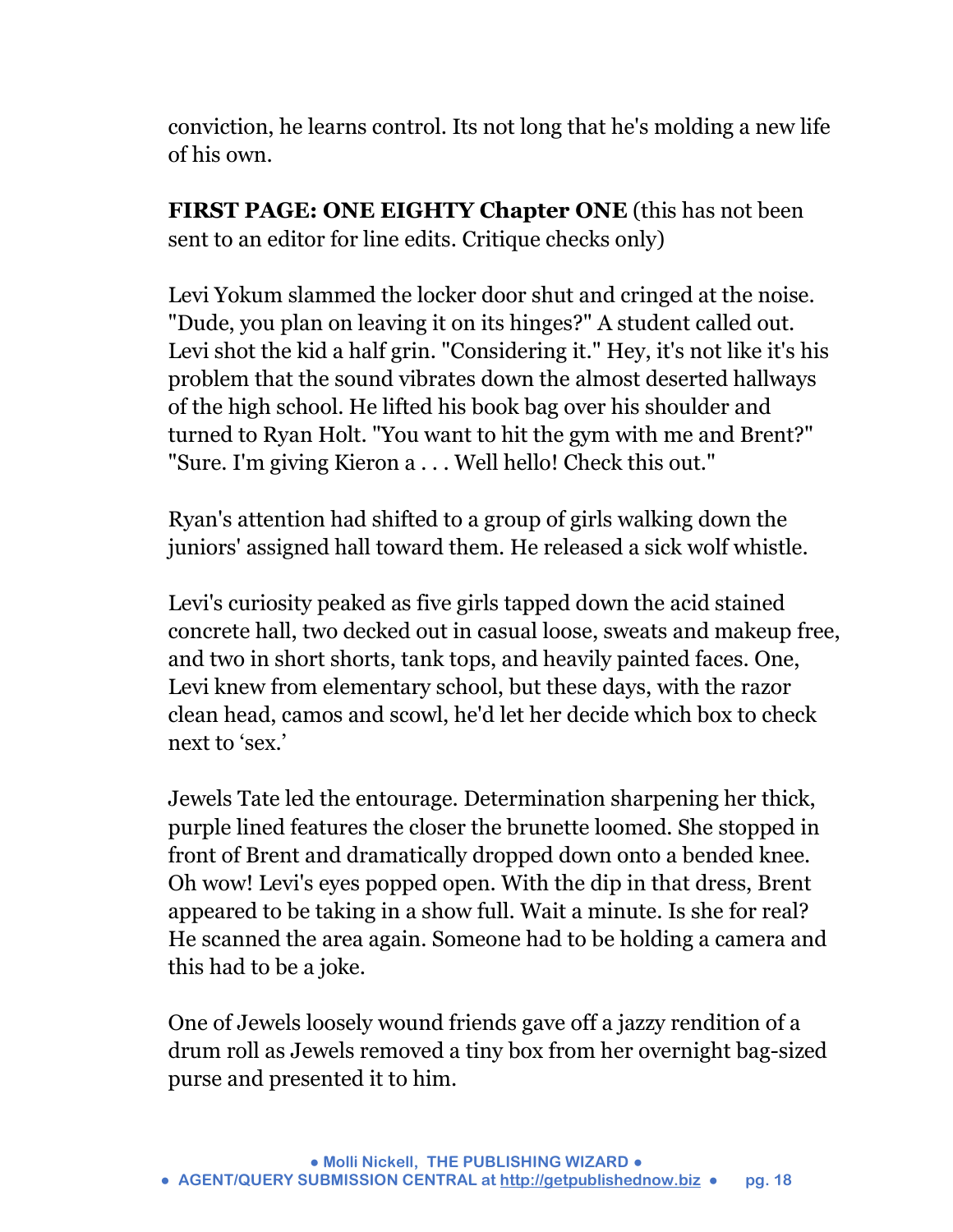The rest of her troupe burst out in high-octane levels of chanting. "Jewels! Jewels! Jewels!" "You go, girl! Sweeeeet." One screech caused glass shattering, nerve damage to Levi's ears. Chill?

"Is this some form of a frickin' drama department marriage proposal?" Levi asked Ryan from the side of his mouth. Man, that dude's is in some deep crap.

Manuscript first 350 word check list:

- Did this story open the exact moment something happens?
- Is the scene set?
- Is the story anchored in time and place?
- Does it reveal the character of the protagonist?
- Does it serve to demonstrate the writer's story-telling voice?
- Is there a hint of where the story is going?
- Does the following build anticipation and evoke curiosity, "what happens next?"

## **COMMENTS: The story begins the moment something**

**happens.** It changes everything and causes the story to be told. Back story in re Levi's life, his friends, etc., can be woven into the story. You can use flashbacks to happier times. All stories that begin with back story are destined not to be read by agents. They lack the necessary time to wade through information that doesn't lead them to the guts/core of the story.

After reading Chapter six, I feel that this is the moment that Levi's story begins. If there are 40 pages of back story about Levi, his life, girls, football, and stuff with mom, you won't retain reader interest. The agent has read this far because they are interested in your story, to this point.

It's vital to jump into that place where the core of your story begins. See the highlighted passages at the end of Chapter Six.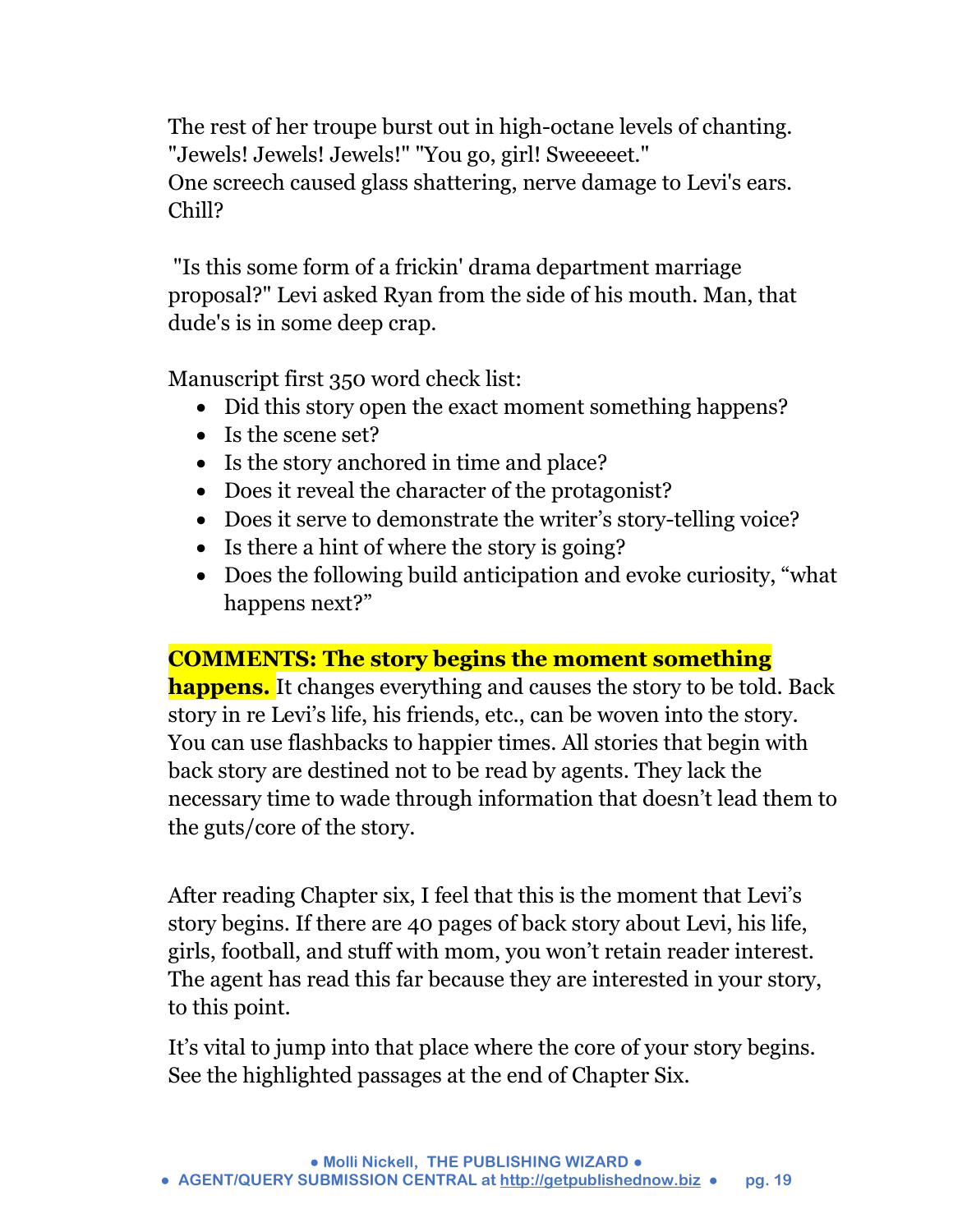Pgs 40 – 43 Chapter Six. The moment Levi learns his mother is terminal and doesn't want to fight to survive.

This is the moment your story begins.

Levi paced the small space as he waited for his mother to be escorted into her new hospital room. His mind played a game of ping pong in his head. The surgeon had assured him that the surgery was successful, and his mom would be out of recovery soon. Everything had gone well. Clean extraction against the carotid. A textbook operation.

Celebration time?

Before Levi could pump a fist in the air, Dr. Stempson, his mom's previous oncologist stepped into the tiny twelve by twelve sized prison chamber.

"Levi, hello. I see that your mother's not returned." He turned to leave but paused, "I have a couple of results I need to go over with your mother. I believe it would be best if the whole family were present. I'll be back shorty."

Levi laughed out into the room. "Not longly, but shortly." So by family, did he mean mom's fiance?

Levi, the doofus he struggled to control, called Stryker without thought. It wasn't as if they'd set a date. Hell, his mom hadn't even started gawking at wedding magazines. Googly, giggly, lovey, dovey garbage appeared to be the extent of yuck that Stryker's relationship with his mom stood.

Stryker stayed over night periodically. And sure, Levi and his mother, once in a blue moon, bunked at Stryker's. Nobody actually lived with anyone else, yet. Therefore, no family conference included Stryker, Levi decided.

The business at hand is for the family now, not the future. So, how could he take the phone call back?

"Levi? Where's your mom?"

Too late! "Hey. She's on her way back from recovery. It'll be a minute."

Stryker looked around the room before acknowledging Levi. "Is that the only chair?"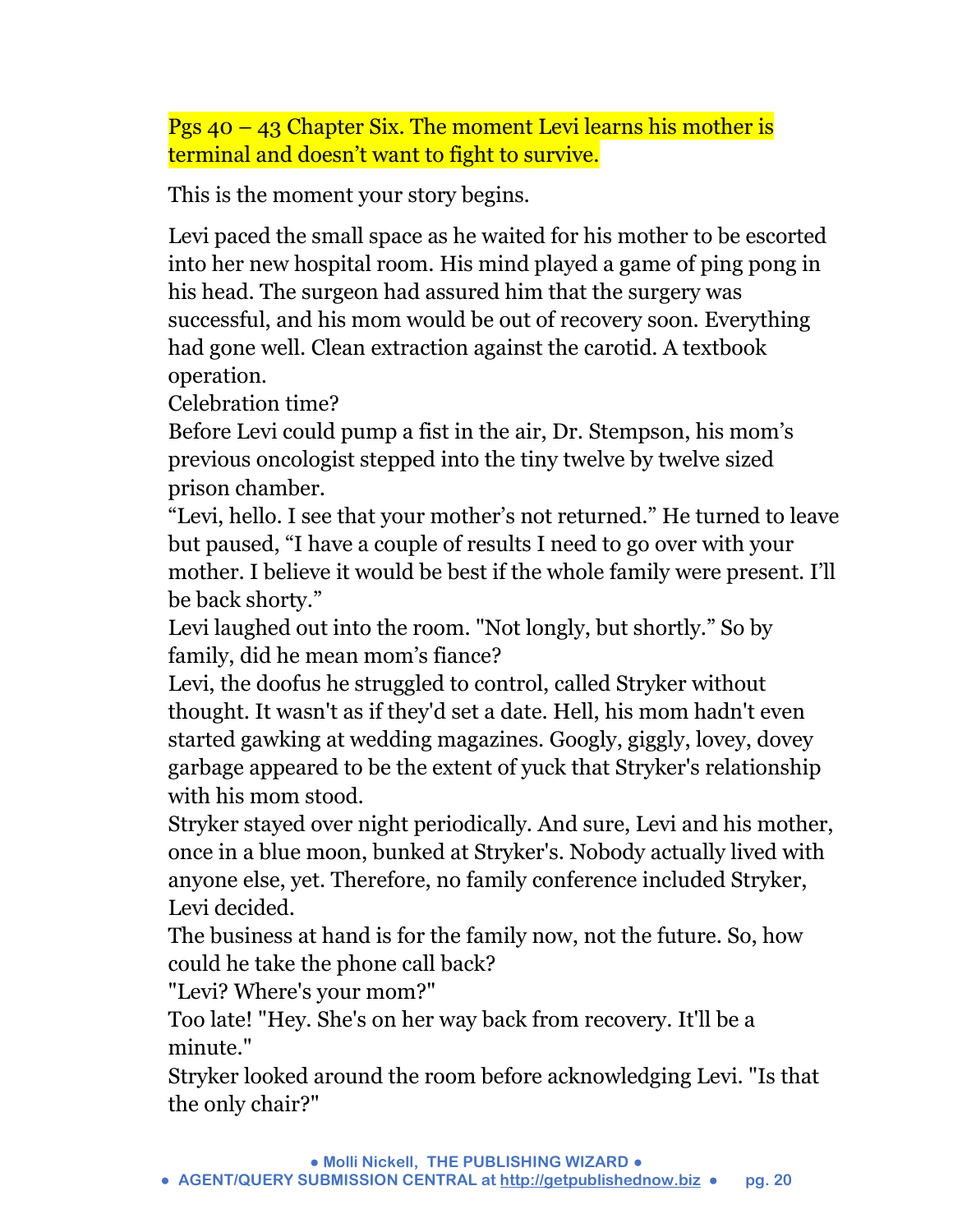Levi shrugged. "Seems like."

"Well, you're a kid, get out of it and give to me."

"Yeah, no. Get your own. I'm already sitting here."

Stryker looked ready to explode but must have thought better of it. He shook his head and stormed back toward the doorway, "Whatever. It's obvious you're mother neglected teaching you manners."

Levi didn't bother answering. It would have taken caring, and he didn't.

Stryker returned, pushing a large recliner that Levi figured he'd stolen from another patient's room. Missing your own manner's much, moron. Levi glared at the man as Stryker placed his chair so that it

would be on the other side of Levi's mother's bed.

A few minutes of see me, ignore me the Levi conducted with Stryker, he was happy to see CJ's bed returned swiftly into the room by... Are you kidding me? Don't they have any other orderlies?

The blue-clad guy stopped in front of Levi and winked. "Fancy seeing you again. Hang around here much or just looking for me?" He chuckled.

Levi felt the horror slap his face. His color fled. He clenched his jaw and fought his eye balls from taking permanent refuge in his sockets. He drew blood when he bit his lip from holding back a rude comment. "No way, dude. You need to leave."

"I'll be back before you know it." The guy tossed over his shoulder as he left the room.

Levi's stomach took another tilt when his mother turned her head toward Stryker, and he caught a glimpse of the band-aid around her neck. The stark white against her yellowish skin seemed strange. Had it always been that color? Skin shouldn't be . . .

"Oh good, I see the family is all here." Dr. Stempson's words shook Levi out of his thoughts. "I have your blood results, and the markers from your biopsy, Camille."

"Is it what I expected? Has it returned?" She asked.

Levi felt his mouth drop. "No!" He swept his eyes to everyone, ending on his mother. "Markers? Wait. You−you expected?"

"Let's review her results and then work on a course of action, son." The doctor offered in a soothing tone.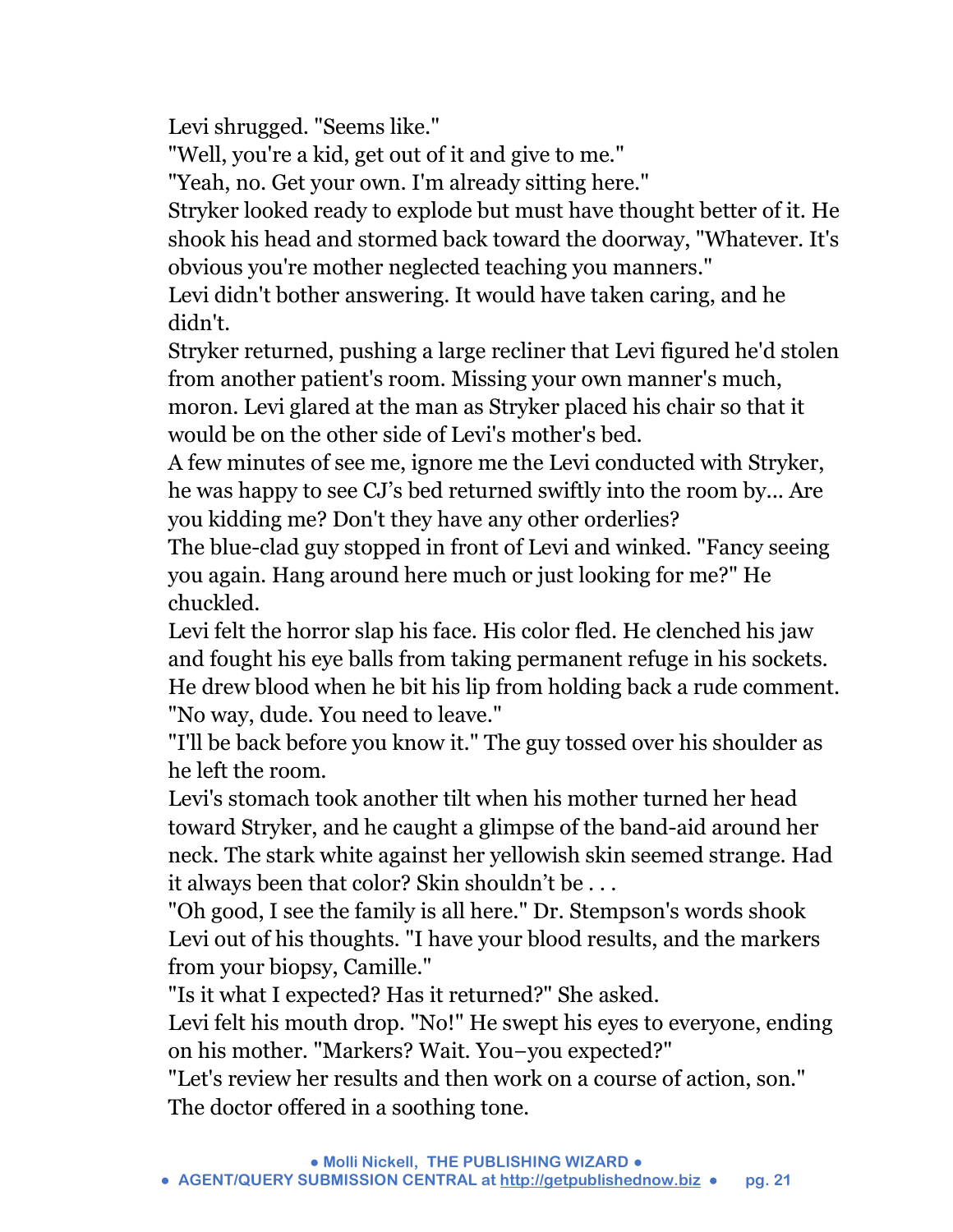A voice that skittered up Levi's back like a spider and jumped down his throat, silky strings of webbing wrapping around his innards.

Son? Levi's blood boiled. "Fine, please. I apologize for my intrusion, not!"

Dr. Stempson cleared his throat. Levi rolled his eyes. "We'd like to do another liver biopsy. I know that we've gone with a double mastectomy as well as chemo and radiation before. Although attacking it with both methods might lengthen your quantity of life, it's not a guarantee." Dr. Stempson nodded.

His words were disheartening. Levi felt like he'd been dropped into a tub of hot tar and he needed to figure out what was going on. What in the hell were they talking about?

His mom sighed. A long and deep sigh that caught the full attention of everyone. "I'm not going to do anything this time."

"What?" The question came from both men. Levi's voice, being the loudest.

"First, can I get this spelled out in English? I'm new at this." Stryker demanded before he performed a concerned pacing routine.

"I apologize." Dr. Stempson gave CJ a peculiar glanced. Levi smirked. Aah doc, he wanted to throw a finger up in the air. Me too. "They've found cancer on my liver." CJ said.

"And you're not going to do anything about it?" Levi snapped his mouth shut only to keep the nausea from breaking loose.

His mother sat. Her hands folded, one on top of the other in her lap. A small smile on her lips. "If you remember, Levi, I was so sick the last time that I prayed that I could die. I lived in hell. You worried yourself to damn near nothing. The surgery first, then the radiation. chemo, it all zapped me. It left me drained. I couldn't work. I couldn't do a damn thing. I had to rely on you for everything. Honey, I've been through this twice. And both times, I'd been assured that it was clear, only to be told that, 'Oops, sorry, those little buggers hid and turned up elsewhere.' This time there is no easy fix. Besides spreading, liver cancer has a poor survival rate no matter what type of treatment is administered. I'm not leaving this world in poverty and you, living out on the streets because the medical team thinks that trial and error at a horrific cost is the right way to go."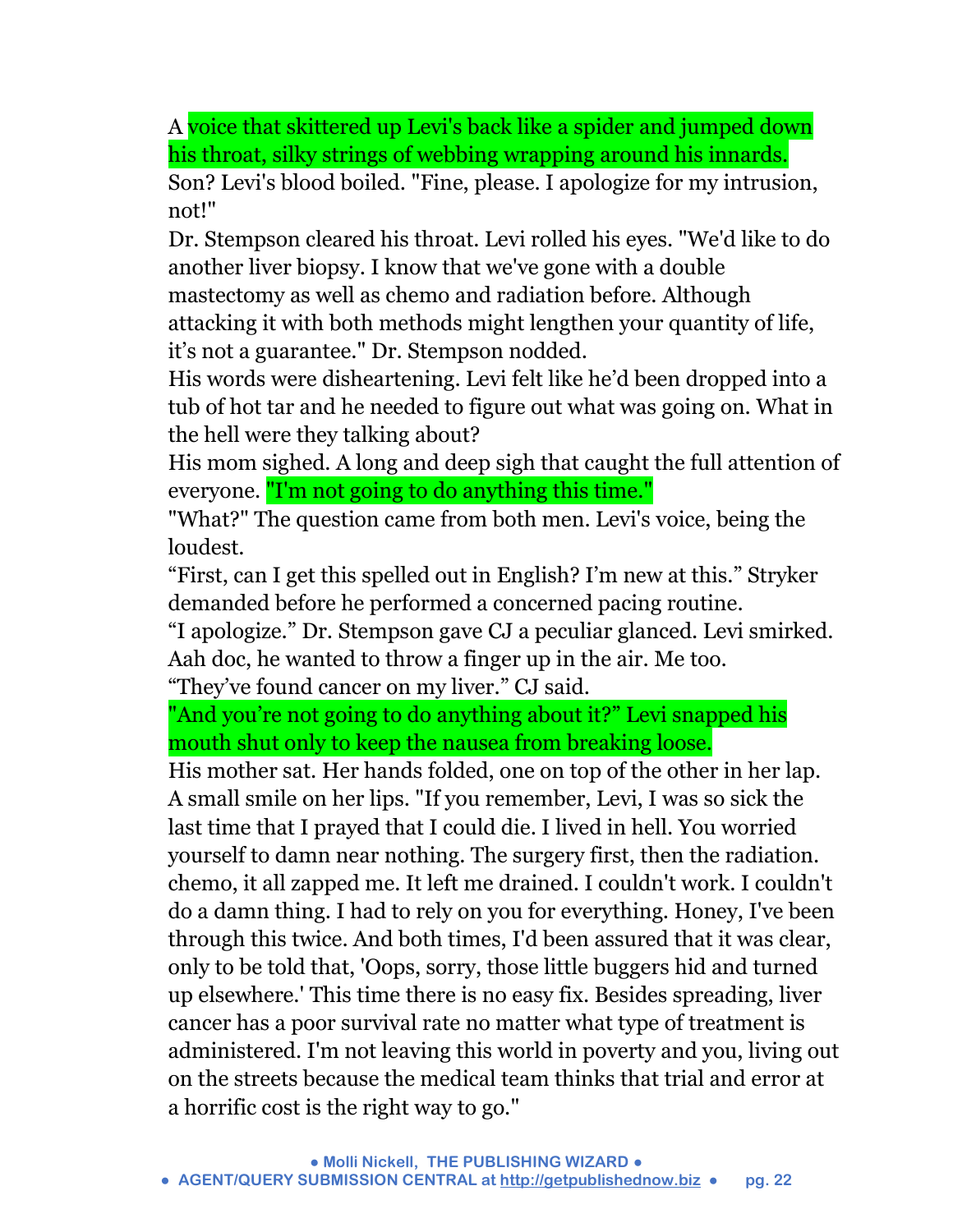Listening to her describe her time with breast cancer took him back. Moments worse than others. He also recalled crying behind his bedroom door so she wouldn't hear. So, at that moment, he feared that he did understand her. And the horrible part was, he agreed. But, there's also when she got stronger. "Mom, we're older now, wouldn't medicine and technology have developed since then?"

"They are doing some excellent things these days," Dr. Stempson jumped in. "That is true, Levi. But your mother has a rare and rapid form of liver cancer that has attached itself to several areas. Although there is a chance that if Levi's a match, we can take some of his liver and implant it in you. The liver is a fantastic organ and can replace itself. If we were then, to concentrate on radiation for the other areas, there may be a chance that you could survive."

"Take it. Take whatever you need. It's yours." Levi injected, looking from one to the other.

"Levi, you wouldn't be able to play football this coming year. No practice." his mother stopped him.

"So?" He snapped.

"She's right, Levi. No strenuous activity. I wouldn't be able to released you." Dr. Stempson agreed.

**"Mom, football is a game. You're my mother."**

"Levi, you're not a match, besides he can't guarantee it would be successful, and football is your chance at a scholarship. Your future." "Mom, nothing is more important to me than saving your life." Tears welled up in his eyes. Why wasn't she listening. What the hell? "Levi, honey, the money would drain us. Besides, you're . . ."

"Levi?" This time, the doctor's voice had carried over everyone's. "I'm sorry I brought it up, You and your mother aren't a match. I should have read further into her chart."

"Why not?" Levi hiccuped.

"Because, your mother has AB Negative blood. You, son, are a B positive."

An **unstoppable trail of tears raced down his cheeks,** Levi turned to Stryker. "We haven't heard anything from you."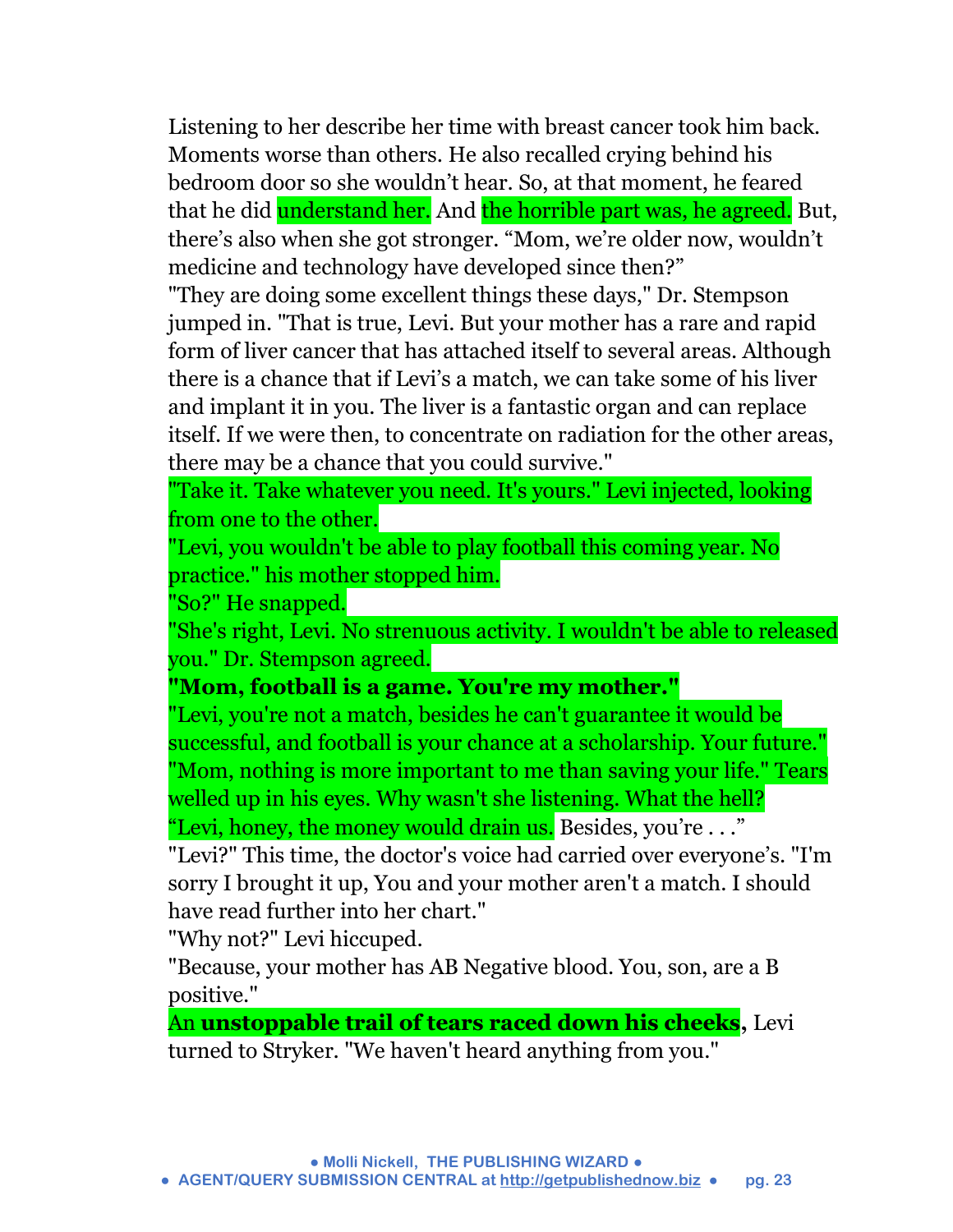#### xxxxxxxxxxxxxxxxxxxxxxxxxxxxxxxxxxxxxx

## From Linda

**Note:** Linda, like Janet, is moving closer to a submission that ready for writing mechanics evaluation before the agent quest is launched. She'd be wise to use comments made in re writing mechanics and the tendency to overwrite into consideration and review her entire manuscript before submission. Tightening this manuscript will reduce the word count which is a bit high for a first novel.

Who wants what? Wu Meichen wants freedom to control her own future.

Why does she want it? Eldest Uncle tells everyone what to do. What stands in the way? Chinese cultural traditions What will happen if Meichen doesn't get what she wants? Her husband will go to America, and they may be separated for years.

### Query

First Paragraph –Newlywed Wu Meichen hates the Chinese traditions that dictate her actions and thoughts. A thirteen year old bride in an arranged marriage, Meichen falls deeply in love with her husband, Chao Chung. Meichen yearns for a marriage partnership and a voice in their future. But when Eldest Uncle sends Chung to work in America, Meichen fears he'll be gone for many years while she faces a lifetime alone.

Second Paragraph – Meichen's father-in-law sends her to a missionary school where Meichen excels in learning. Yet she longs for Chung. Her only comfort: the few letters he sends and the photograph he left behind. After five years, Meichen's sorrow turns into anger and then rebellion. If Chung can't return to China, she'll travel to America. When Meichen arrives in San Francisco, Eldest Uncle demands she obey him and return home. Meichen rebels again and disguises herself as a boy. Crossing America by train, she rejoices to be reunited with Chung. However, her hopes for a life together are dashed when she learns Chung has been ordered to divorce her. Meichen must convince him of the joys of love and creation of a family with her. But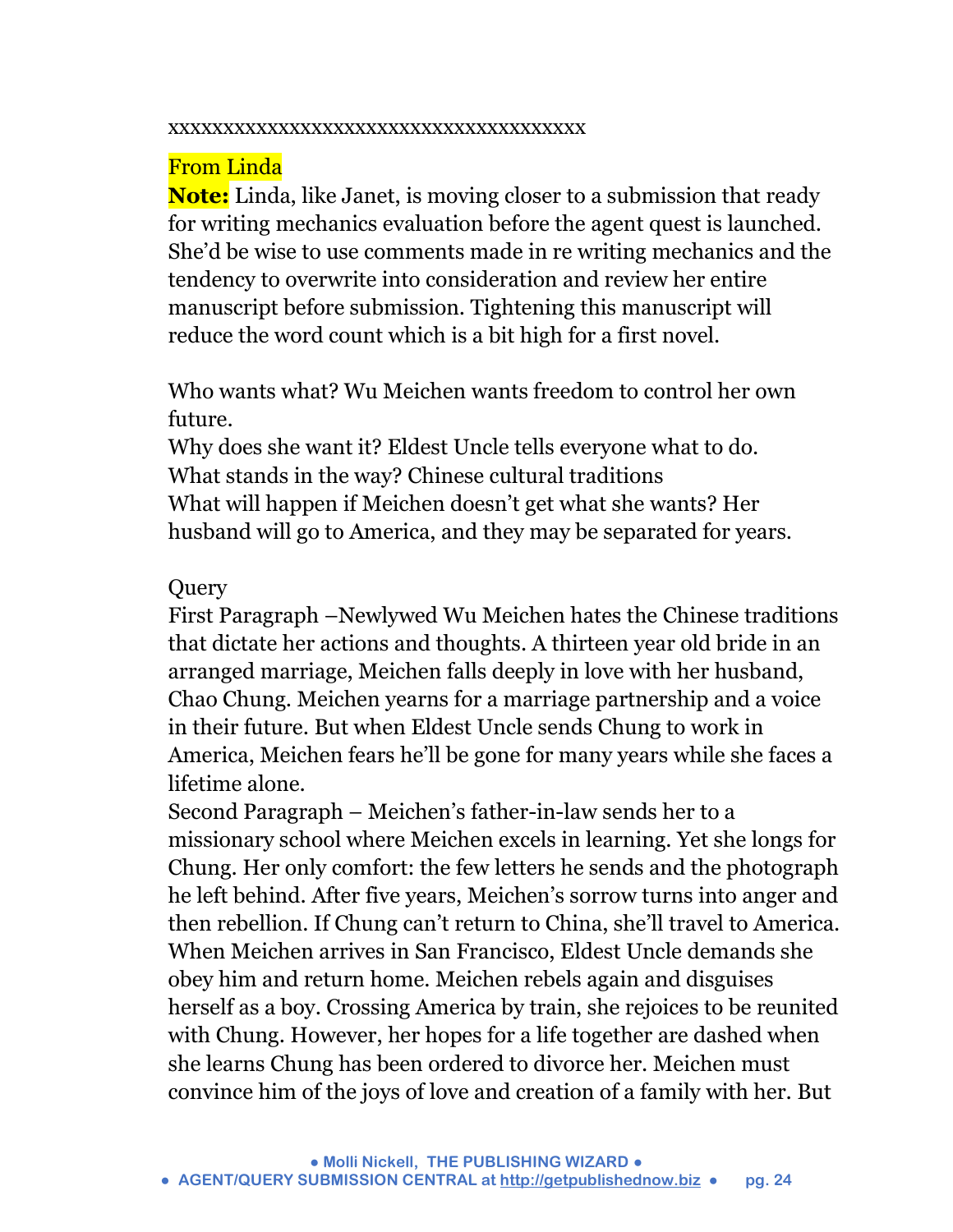Meichen fears his love will die if Eldest Uncle disowns them both. Can she find a way to make peace with the family and remain with her husband?

Third paragraph- Complete at 80,000 words, Unbound Woman won first place in an ethnic novel contest sponsored by Romantic Times Magazine. I belong to the Central Savannah River Area Writers and am an active member of RWA (Romance Writers of America) and Georgia Romance Writers.

Thank you for your time and consideration.

## **Fifth Draft of Synopsis**

First Paragraph: On her wedding day, Wu Meichen becomes a member of the Chao family. They are all strangers, even her husband, Chao Chung. She struggles to win Chung's affection and the approval of his relatives, but she cannot please her hyper-critical mother-inlaw, especially when Meichen fails to conceive a child after a year of marriage.

Second Paragraph: Meichen panics when Chung leaves for America, but he must obey. Her father-in-law sends her to a missionary school which provides mental challenge and safety from her mother-in-law. Li Biyu, a mission teacher, befriends Meichen, but even Biyu can't cure Meichen's impatience. After five years without Chung, Meichen decides to go to America and convinces Biyu to accompany her. go, too. This is an example of maturing the writing. "Accompany her" is more descriptive that "go too."

Third Paragraph: Outraged by Meichen's disobedience, Eldest Uncle stops her in San Francisco and arranges her return to China. Meichen escapes and boards an east-bound train. Eldest Uncle telegraphs an ultimatum: Chung must divorce Meichen, or the family will disown him. Four weeks later, Meichen reaches Chung. He can't bear to end the marriage after her courageous journey. Chung struggles with guilt over his decision. Meichen understands his depression and tolerates his irritability. During an argument, Chung crushes Meichen's heart with a confession that he He confesses he kept her only for sexual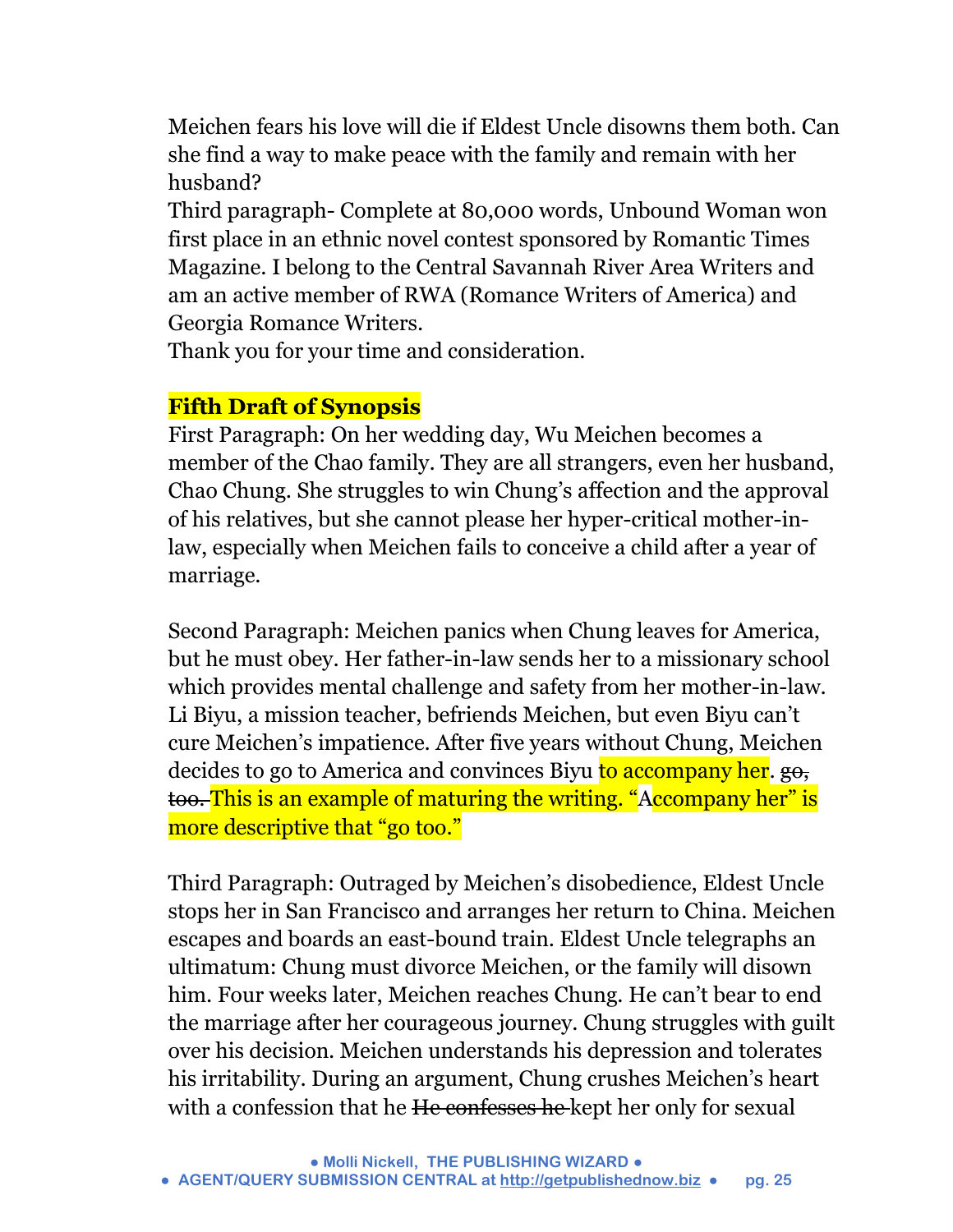pleasure. He failed in his duty to the Chao family for a selfish reason. Meichen agrees to a divorce so Chung can win forgiveness from his family.

Fourth paragraph: Disillusioned with love, Heartbroken, Meichen joins Biyu, who speaks at churches to raise money for Chinese girls' schools. Meichen discovers her power as a speaker brings in impressive contributions. But an unexpected pregnancy cuts her career short. Biyu insists she return to her husband. When Meichen arrives home, she learns Chung has left to remarry in China.

Fifth paragraph: Chung abandons his journey and returns home after he secretly watches Meichen speak. Her ability to inspire the audience amazes him. He admits he loves her. Chung and Meichen remind First Uncle that American immigration policies often change. (Place Meichen first, give her the power of leadership in this issue.) Chung might be unable to re-enter America if he leaves. This will end financial support for his family. First Uncle desires money more than revenge and restores Chung and Meichen to the family.

## **FIRST PAGES: Unbound Woman – first 350 words**

Heart pounding, Wu Meichen crouched beneath the stairs that led to the upper story of the house. Outside, fire crackers and gongs silenced the din of neighbors who stood at the Wu's front gate. The bride stealers had come.

13-year old Meichen shrank into the narrow space, concealed behind her aunt's broad body. . Her aunt's broad body concealed the alcove. A stern voice spoke in the courtyard. "Bring out the bride."

"No. You can't have her," the neighborhood girls shrilled back. shouted back in their shrill voices.

"Don't take my niece away from me." Her Meichen's uncle blocked the front door.

Meichen heard the girls shriek and laugh, and her uncle's helpless bleats. Feet pounded on wood as the strangers entered the house. They shouted to each other as they searched the ground floor, shoving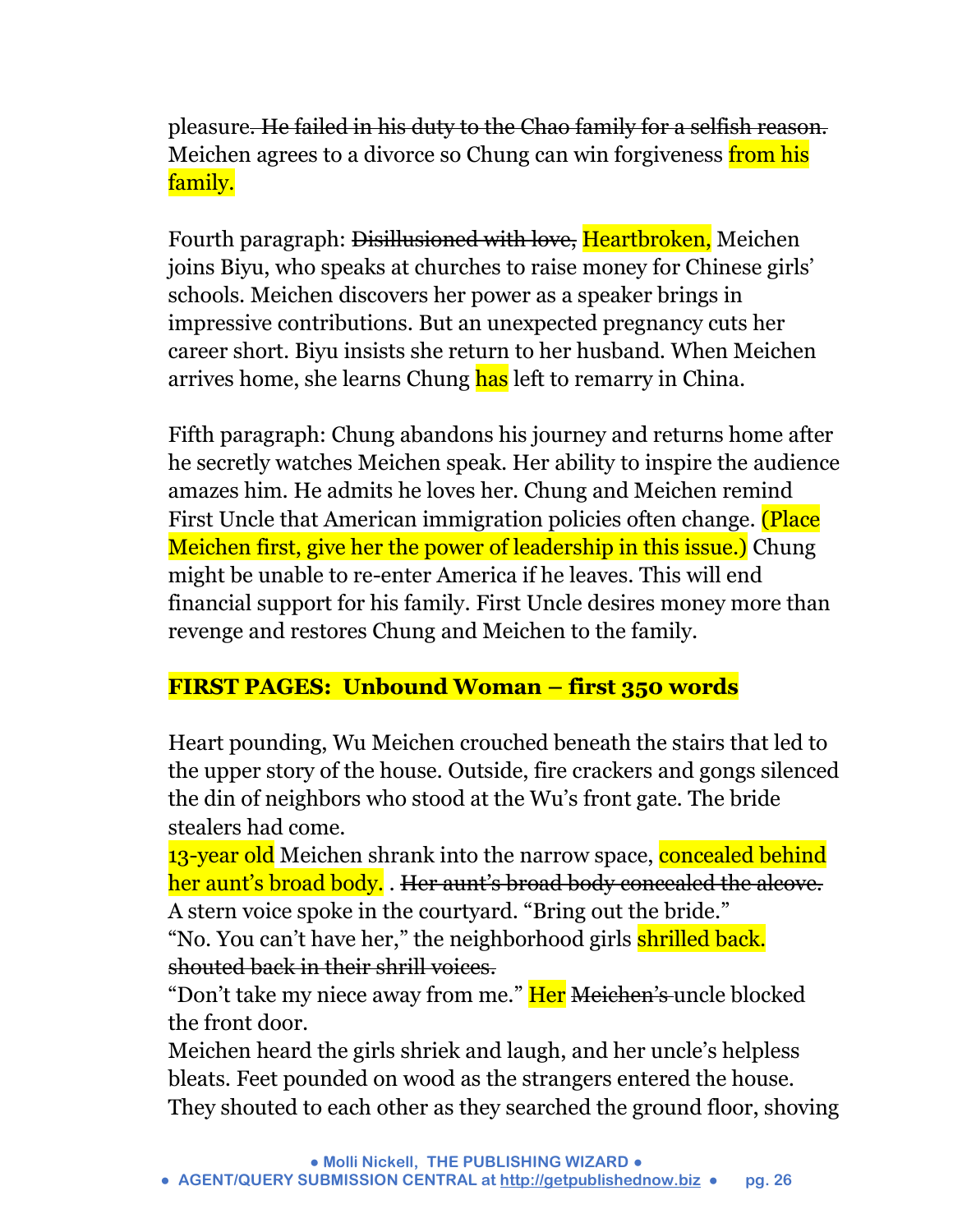the furniture aside. The stairs over Meichen's head shook as one thundered <del>went u</del>pstairs.

Two invaders ordered her aunt to move aside. Meu Yuk wailed, but gave way. Four, and four arms reached into the alcove to seize Meichen. With the game over, she should accompany them without protest, but her feet refused to move.

"Come out, Meichen." Meu Yuk's cries turned into laughter. "Go to your husband."

The bride stealers led Meichen over the threshold as the crowd laughed and applauded. Mei Yuk smoothed Meichen's red silk tunic and skirt, richly embroidered with gold flowers. A "Lucky Woman" who'd borne many sons, led Meichen to the courtyard gate where an enclosed sedan chair waited. Unclear as to who this person is. Her aunt ? If so, why is this important to this passage which is about Meichen? Beside the poles four servants dressed in bright yellow stood ready to lift the chair. when Meichen sat down.

Lacquered red, the lucky color, with silk fringe and red streamers along its curved roof, the palanquin gleamed under the morning sun. Gold symbols for happiness decorated three panels, with one side open. As soon as Meichen sat, her aunt pulled a red silk curtain shut so no one could see inside. The bearers picked up took up the poles and jogged forward, followed by her aunt, and uncle, and the three "kidnappers," including <del>one of whom was</del> the groom, Chao Chung.

Delete? He and Meichen had never seen each other, but they were connected through Meichen's brother, who was Chung's best friend. (Information only, make it personal. She cursed her brother, whose influence had brought about this day. )

Manuscript first 350 word check list:

- Did this story open the exact moment something happens?
- Is the scene set?
- Is the story anchored in time and place?
- Does it reveal the character of the protagonist?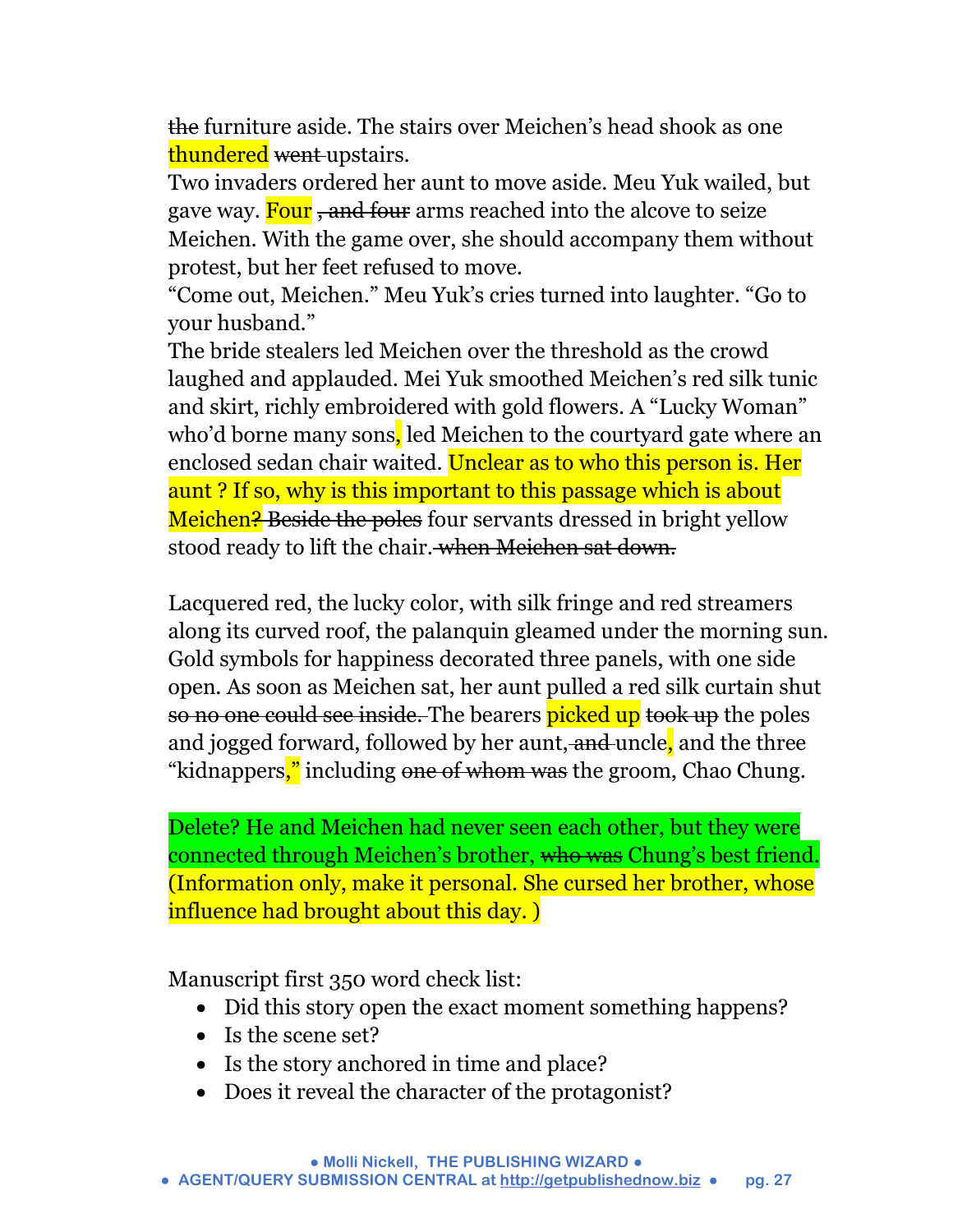- Does it serve to demonstrate the writer's story-telling voice?
- Is there a hint of where the story is going?
- Does the following build anticipation and evoke curiosity, "what happens next?"

## From Carol:

Story Core: Georgie must get her sick little brother home amid a snowstorm.

WHO is this story about? Georgie

WHAT does she want? To get her little brother, Luke, home and out of the elements.

WHAT stands in their way? The weather

What is the terrible OR ELSE that might occur if she doesn't get what she wants? She and/or her little brother could suffer from hypothermia and never make it home.

## **Query**

Georgie and her frail brother, who always seems to get sick, are downtown for the Armistice Day Parade. Their uncle is part (??) of the parade and is to give them a ride home when the parade is over. A sudden snow storm comes up and the department store where they are to meet closes. On top of this, Luke says he doesn't feel well. How will she find her uncle and if she doesn't, how will she get her sick brother home? Show about him being ill instead of telling it. Is he coughing, sneezing, throwing up?.

The day had started out warm, so Georgie and her brother, Luke, are not prepared for cold weather. Does Georgie wish they'd worn heavy sweaters? Show that it's cold, that they are cold. Shivering, hugs Luke to her body. Wraps him in her sweater? They have no money, and since they can't find their uncle, they must make a long walk home to an empty house as their parents are at the hospital awaiting the birth of a new baby. After a long ordeal fighting the elements, show it to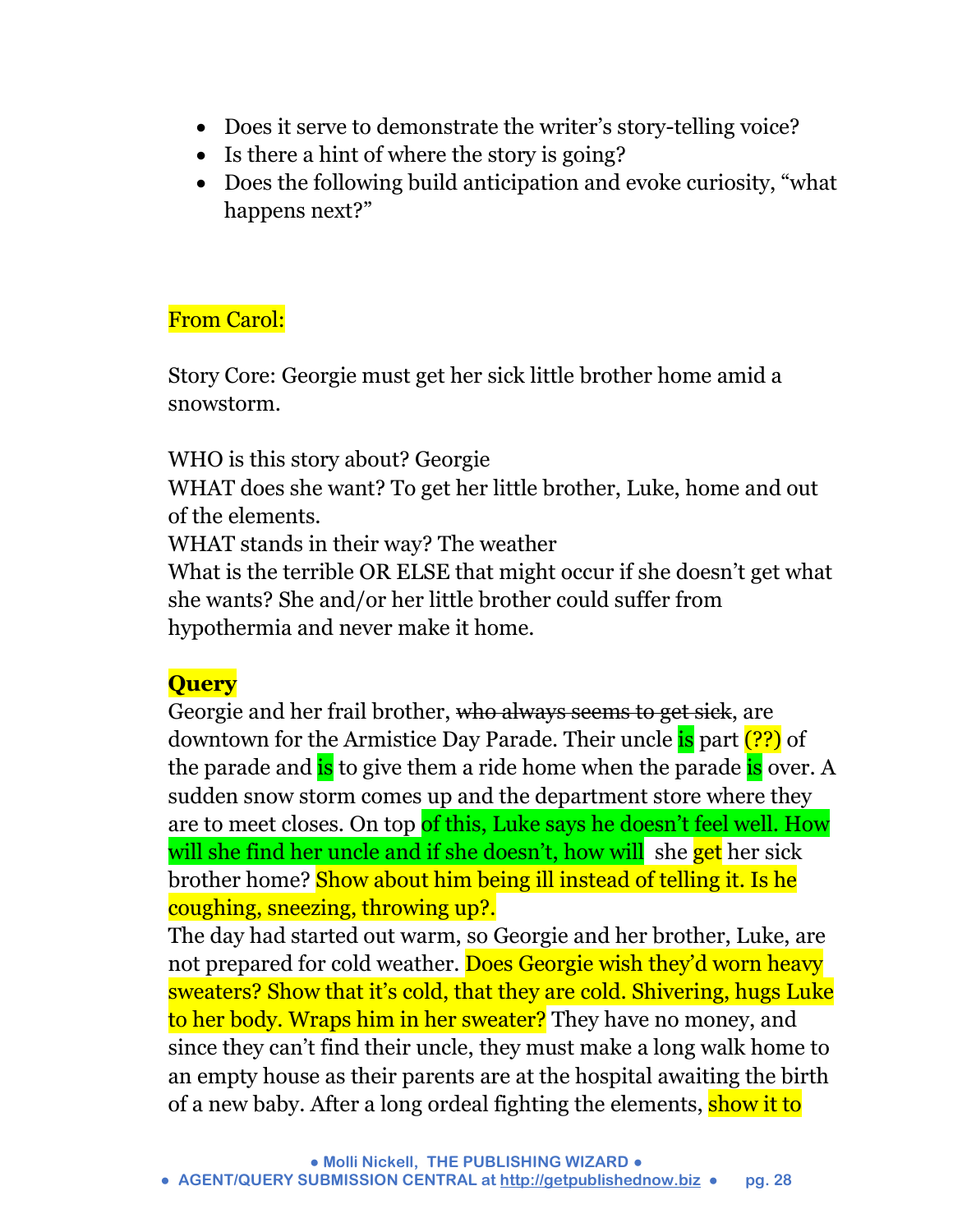prove you can show a story as well as tell about it they manage to get a free ride home on a streetcar only to find the electricity out in their cold home. Can Georgie figure out how to get the house warm, and what about Luke who becomes sicker by the minute? **Show how** Georgie lies to snag rides on the streetcar, how she has to carry her brother several blocks to the house. Instead of telling about your story, incorporate more of the tension into showing it, instead of telling.

"Georgie and the Armistice Day Blizzard" is a chapter book of 10,000 words. I have sold more than two dozen stories and articles to a variety of magazines including Highlights for Children, Girl's Life, the Writer Magazine and am the author of seven children's books. I was a writing mentor for, and have given presentations and speeches for the Minnesota chapter of the Society of Children's Book Writers and Illustrators and taught classes at the Loft Literary Center in Minneapolis. I belong to two critique groups, one in person and one on-line.

#### **Synopsis**

Armistice Day, 1940, starts out unseasonably warm. Georgie plans to take the streetcar downtown with her friend Rose to watch Uncle George march in the Armistice Day parade, but Rose has a cold and stays home. Georgie's mother goes into early labor and Georgie's father takes her to the hospital. They leave Luke in Georgie's care and if he doesn't feel well when he awakens, she is not to take him downtown. She is not happy about this. She has never missed a parade and is not about to miss this one.

#### Question: How did they get downtown?

Downtown, they watch the parade and wait inside a department store for the parade to end and meet their uncle who is to give them a ride home. The store suddenly closes due to a surprise snowstorm. On the way down an escalator, Georgie sees her uncle leaving the store. When they get outside, she yells at him as he turns a corner but her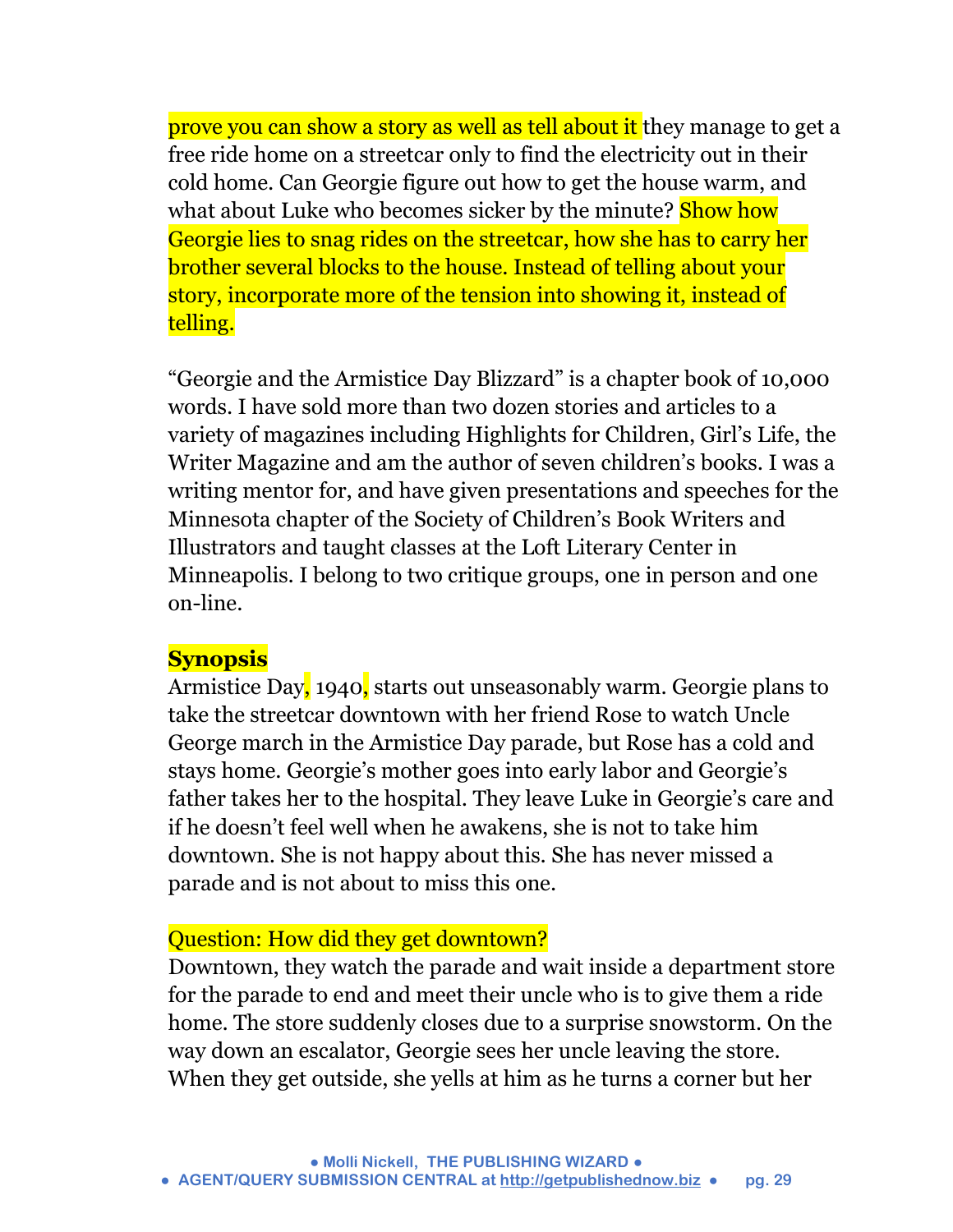voice gets lost in the blowing wind and snow. She runs ahead of Luke only to find that their uncle is nowhere to be seen.

The little (is the money actually small? Or did she have a small amount?) money that Georgie had was spent on a small lunch and some candy from the candy counter leaving nothing for streetcar fare. Snow starts falling harder and temperatures do likewise. Luke tells her that he doesn't feel well. How would she get him home and out of the elements?

She sees their streetcar and stops it and explains to the driver that she will give him the money when they get to her stop. She hates lying, but feels she doesn't have a choice. They board, and in their seats, Luke puts his head on her lap and falls asleep. Many passengers stomp their feet and rub their hands together trying to warm up. As she strokes Luke' hair, she is thankful for the wool sweater she wore and Luke's light jacket, which helped protect them a little. At one stop, a mother and father with a baby get on the streetcar. Georgie wonders if their new baby had been born yet. She had already lost a sister. She didn't want to lose her brother too. She makes a promise to herself to take as good care of him as she possible can.

The streetcar stalls in deep snowdrifts and the driver calls for a bus, which arrives a little while later. Finally, at their stop, a relieved Georgie wakes Luke up and they get off the bus only to land in kneedeep snow. She tries to carry Luke, but her arms give out and she pulls him with much effort across the top of the snow. Only one block to go, but it may as well be one mile. She is so tired she just wants to lay down and go to sleep. She remembers something from Girl Scouts about hypo-something-or-other and musters up enough strength and courage to get home. Both Georgie and Luke perk up when they get to their house, only to find snow piled up against the front door. They dig with their hands to clear the door and enter a cold house with no electricity. Coal for the furnace is to be delivered the following day.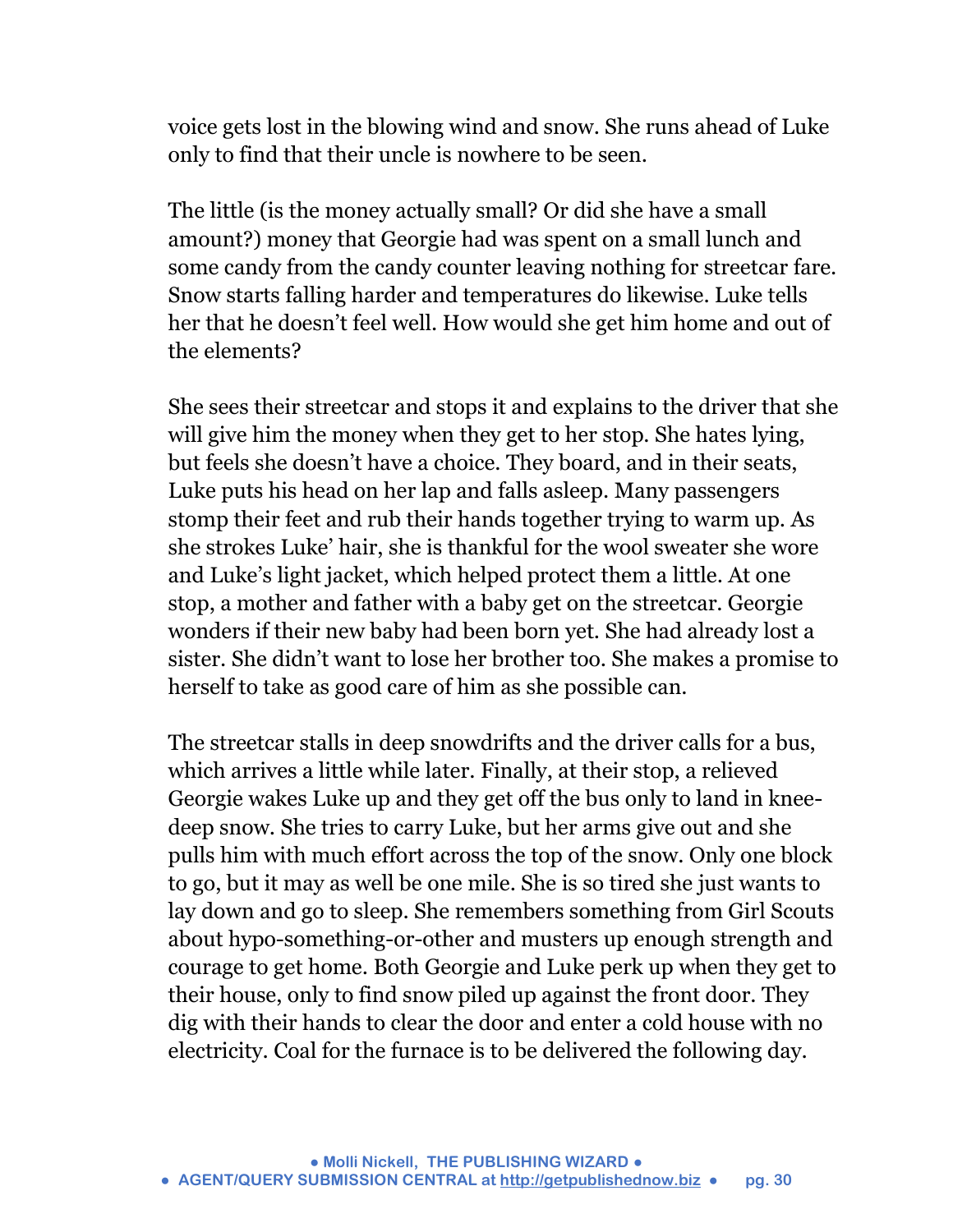Once inside, Luke plops down on the sofa and Georgie covers him with a blanket. She rounds up newspapers, some left-over coal and an old broken-down wooden chair from the basement to start a fire in the fireplace. Once the fire is going she pushes the sofa closer to the warmth. Luke throws up and is feverish. She goes to call her friend Rose whose mother is a nurse, but there is no phone service either. She cleans up Luke as best as she can and throws the nasty blanket down the basement stairs to be washed later. She rounds up all the blankets and pillows she can find to keep him warm since the house is still cold. In the kitchen she finds a can of soup, puts it in a bowl and adds water and takes it to Luke along with some crackers. Luke takes only a small sip off the spoon and complains about this throat when he takes a bite of a cracker and won't eat any more.

Georgie monitors Luke's fever by placing her hand on his forehead. She gets an aspirin and breaks it up with two spoons like she'd seen her mother do and adds some sugar to it. Luke swallows it with a sip of water and Georgie gets his woods toy train set to play with while she reads his favorite book. He falls asleep and she focuses on keeping the fire in the fireplace going. She pulls a card table to the fireplace and throws the jigsaw puzzle pieces into the fire. In the attic she sees her parents' belongings and thinks better of burning them. Back downstairs she looks around the living room and the only thing she wanted to burn was an ugly old chair. This was her chance to get rid of it and shoved it down the basement stairs hoping it would break into a thousand pieces. It didn't, but it broke enough for her to use some of it.

She wakes up in the morning to the sound of snowplows. The snow has subsided and everything is covered in a thick white blanket. Uncle George gets to the house to find a relieved Georgie. He had desperately looked for them to no avail and was glad to see them home and safe. A short while later, her father comes home with the news of a new healthy baby sister. (I'M SORRY I DIDN'T HAVE TIME TO FINISH WORKING ON THE SYNOPSIS, BUT DID GET THE FIRST PAGE OF 350 WORDS, WHICH IS BELOW.)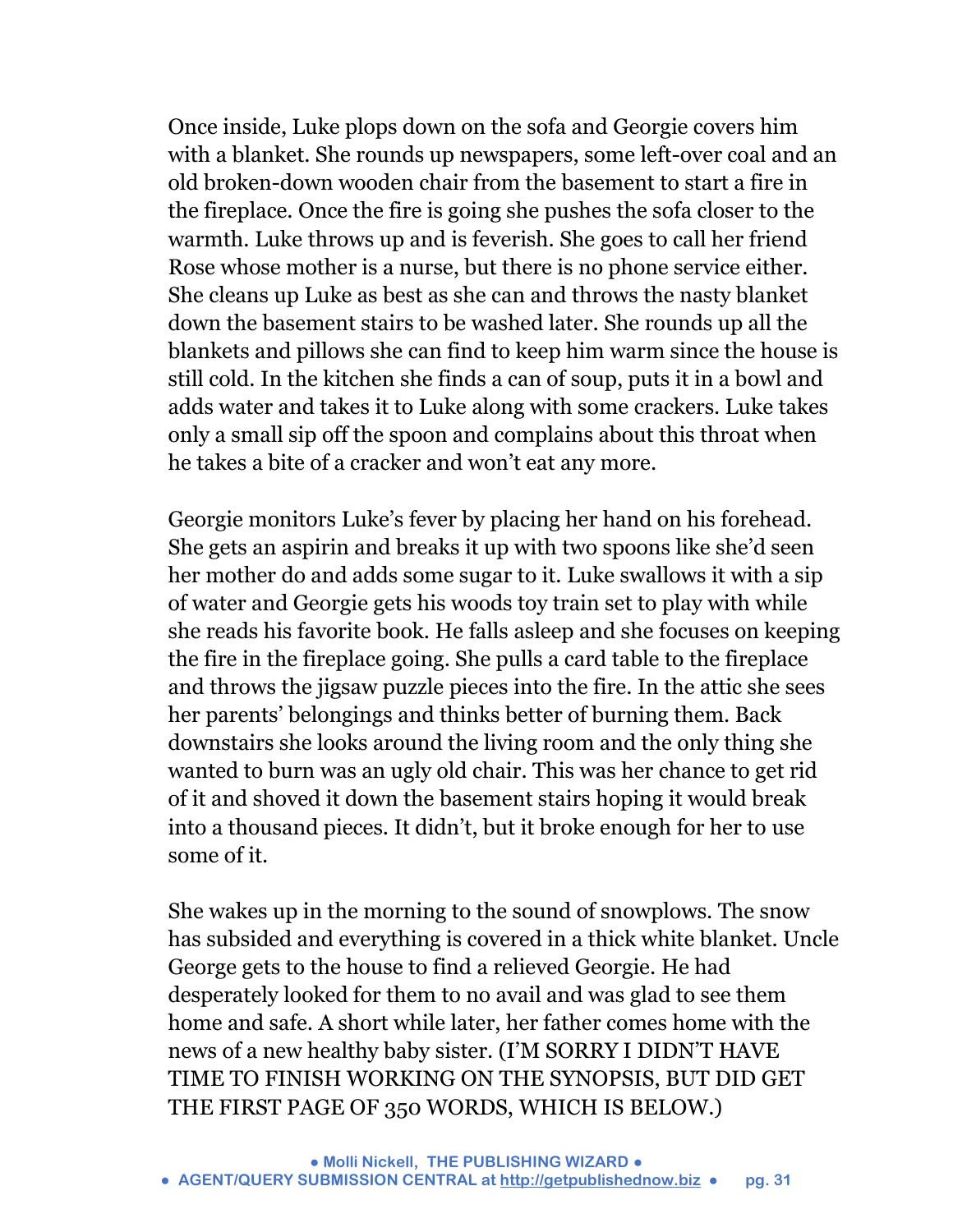## **First page**

If Georgie had known what was going to happen, she might have done things differently. She woke early in the morning and heard her sixyear-old brother, Luke, coughing. Then she heard the thud of the newspaper thrown onto the front porch. She got up to read the funnies until it was time to go to the parade.

Writing style comment: Your audience is younger readers. Write in a style that is less adult and more kidlike: For example

Luke's coughing woke Georgie up, again.

"Thud," the newspaper hit the front porch.

Georgie pulled on her robe. Maybe she could read the funnies before they left for the parade.

She walked by the door to a small bedroom. A crib and rocking chair waited for the baby that was due in a few weeks. That same crib had held her baby sister, Alice, three years earlier. She shut the door to the nursery but couldn't shut out memories of rocking her sweet baby sister, holding her after her bath wrapped in a thick warm towel. The nursery door had been closed for three years. Now mother was about to have another baby. Another baby to love, and another baby to maybe lose. How could she do that? There was nothing to do but wait and hope the new baby would be okay. (revise this in a kid-like tone)

Out on the porch, Georgie noticed a soft mist falling from the grey early morning sky. She picked up the paper and joined her father in the dining room where he sat sipping his coffee, listening to the radio. The radio announcer said, "It's a grand day for a parade."

Her father added, "It will be if the weather is anything like it has been lately. November doesn't often have temperatures in the 50s."

Georgie read the "Mickey Mouse" comic strip and drank the orange juice her father put in front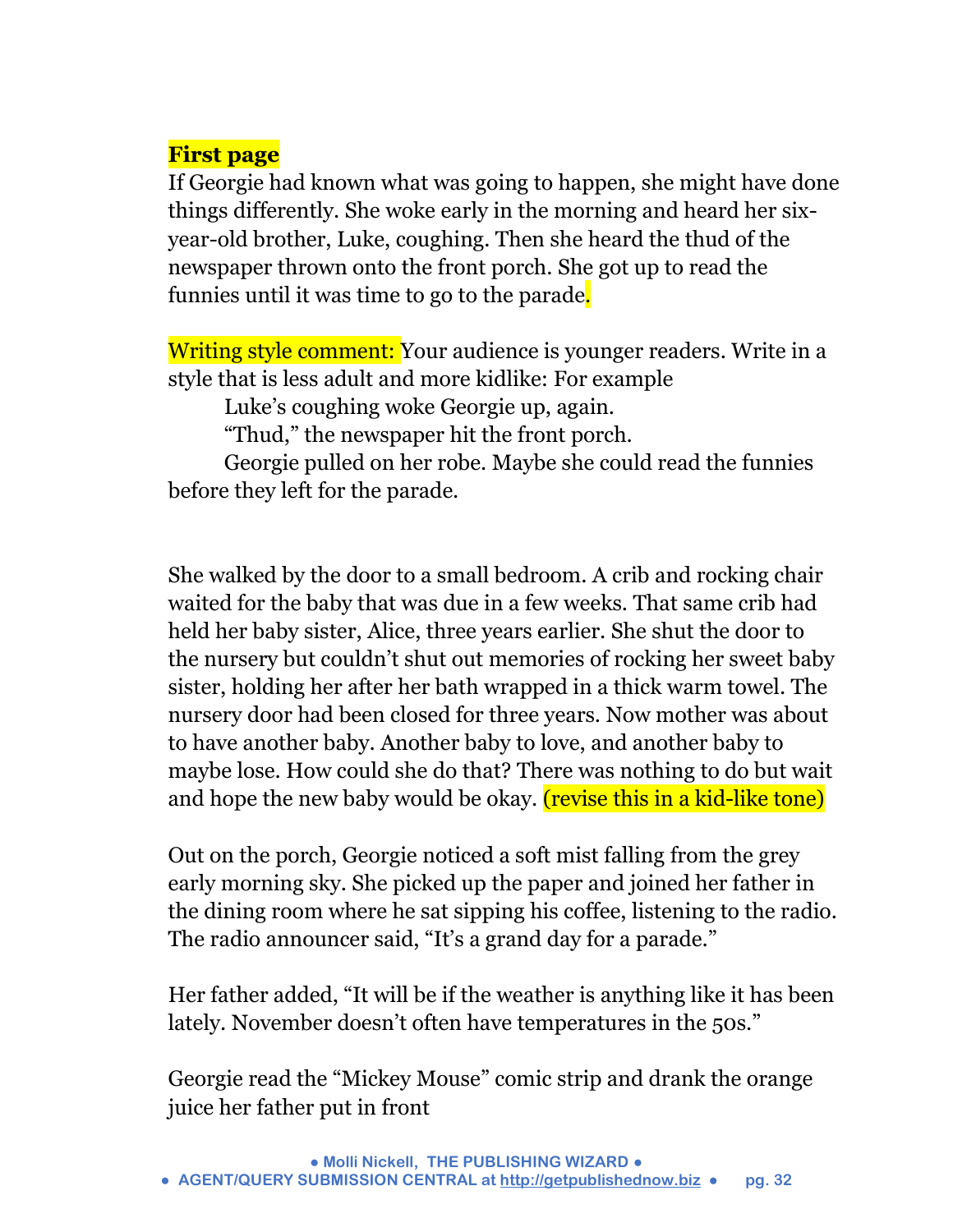of her. He joined her, pulled out the sports page and sat down to read. She heard a noise and looked up to see her mother standing in the doorway holding her stomach.

Her father put down the paper. "Helen, what is it? Is it time?" He slapped the newspaper on the table, startling Georgie. More showing, less telling.

The newspaper in Georgie's hand crumpled as her grip tightened. Traces of orange juice in her mouth turned bitter. She wanted everything to be okay with her new sibling. But she knew things don't always work out the way you'd like them to.

**Comment:** Carol, you have the gist of an interesting story, and it matters that you mature your writing. Eliminate weak verbs (get) unclear descriptions (little money), and keep in mind your reading audience.

Synopsis is 958 words. Needs to be cut to 350.

Linda suggests asking a kid in your market group to read your story. Are they interested? All kids like stories. In their words.

## **NEXT WEEK:**

- **1) First page revisions**
- **2) More writing mechanics**
- 3) **Revisions as necessary for query and synopsis.**

Note: December workshops continue to share query and synopsis evaluations.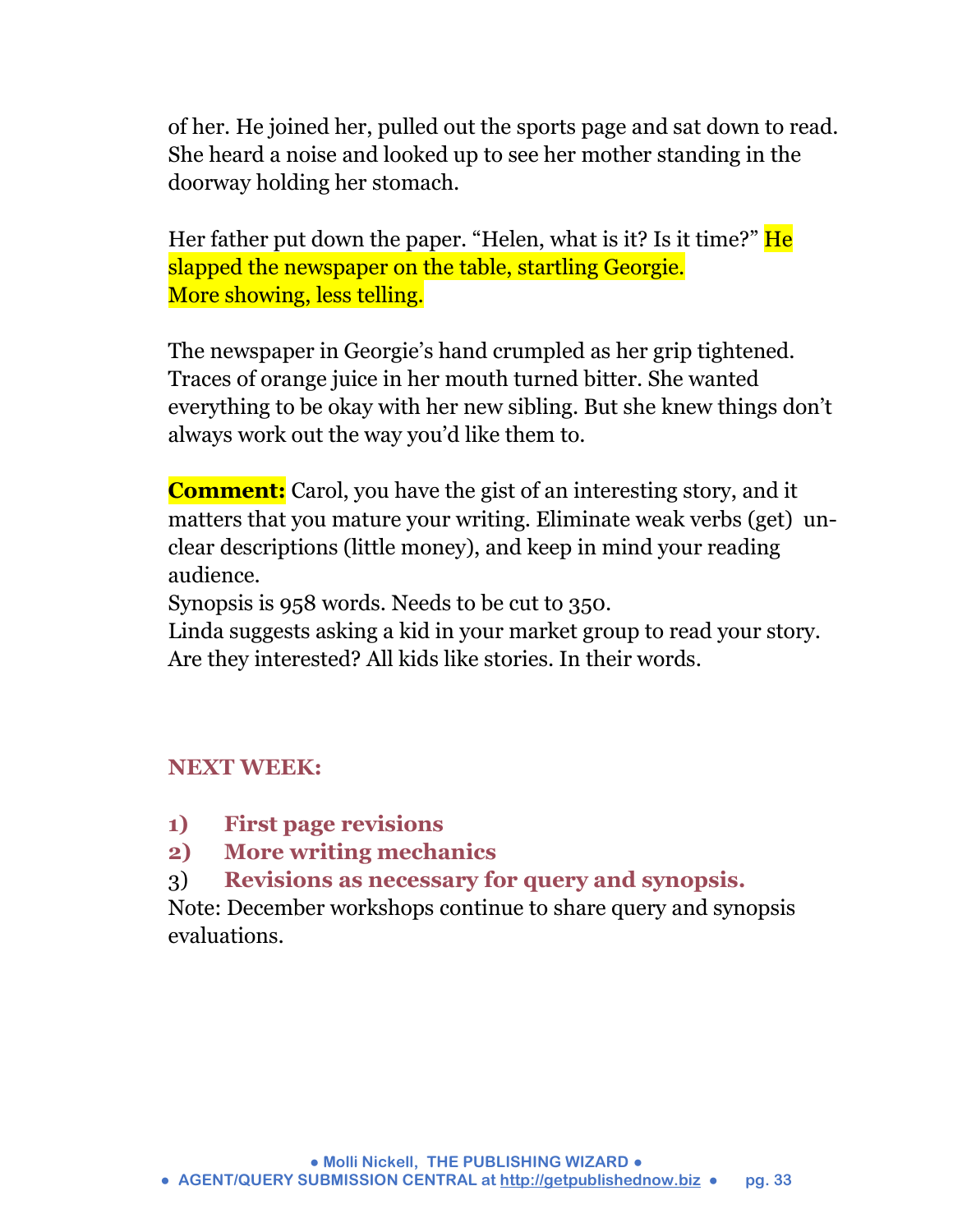If you want a jump on self-editing tips and first page revision, both are covered in these tutorials available at [MolliMart:](http://www.getpublishednow.biz/mollimart.html)



## **In closing~**

To those of you in our "audience," thank you for joining us.

If you'd like to receive the full transcript and video of every Friday workshop, delivered to your inbox within 24 hours after the webinar, you can subscribe for automatic delivery, at a super low rate of \$17.

Information about this new subscription program is posted on posted on the "on-demand" page of my website.

Would you benefit from receive weekly evaluations of your submission documents in our Friday workshop? Or access to Q & A, and discussions between Submission Central members on our private Facebook group?

These benefits (and others) will help you learn what you need to know in order to land an agent who will help you navigate the publishing maze. Join us! [CLICK HERE](http://www.getpublishednow.biz/agentquery-submission-central.html) to read more about the AgentQuery Submission Central program.

Regardless of when you join Submission Central, if we're working on the synopsis, but you haven't written a query, no problem. Begin with the query. Use my query template and jump right in. Move through the query, week by week, until you're comfortable with the format. Regardless, if the workshops are focusing on synopsis, first pages, or submission protocol, etc., join in regardless of where your focus is placed.

The query is the document that *must be written first* because it forms the basis for the synopsis and structure of your manuscript first pages.